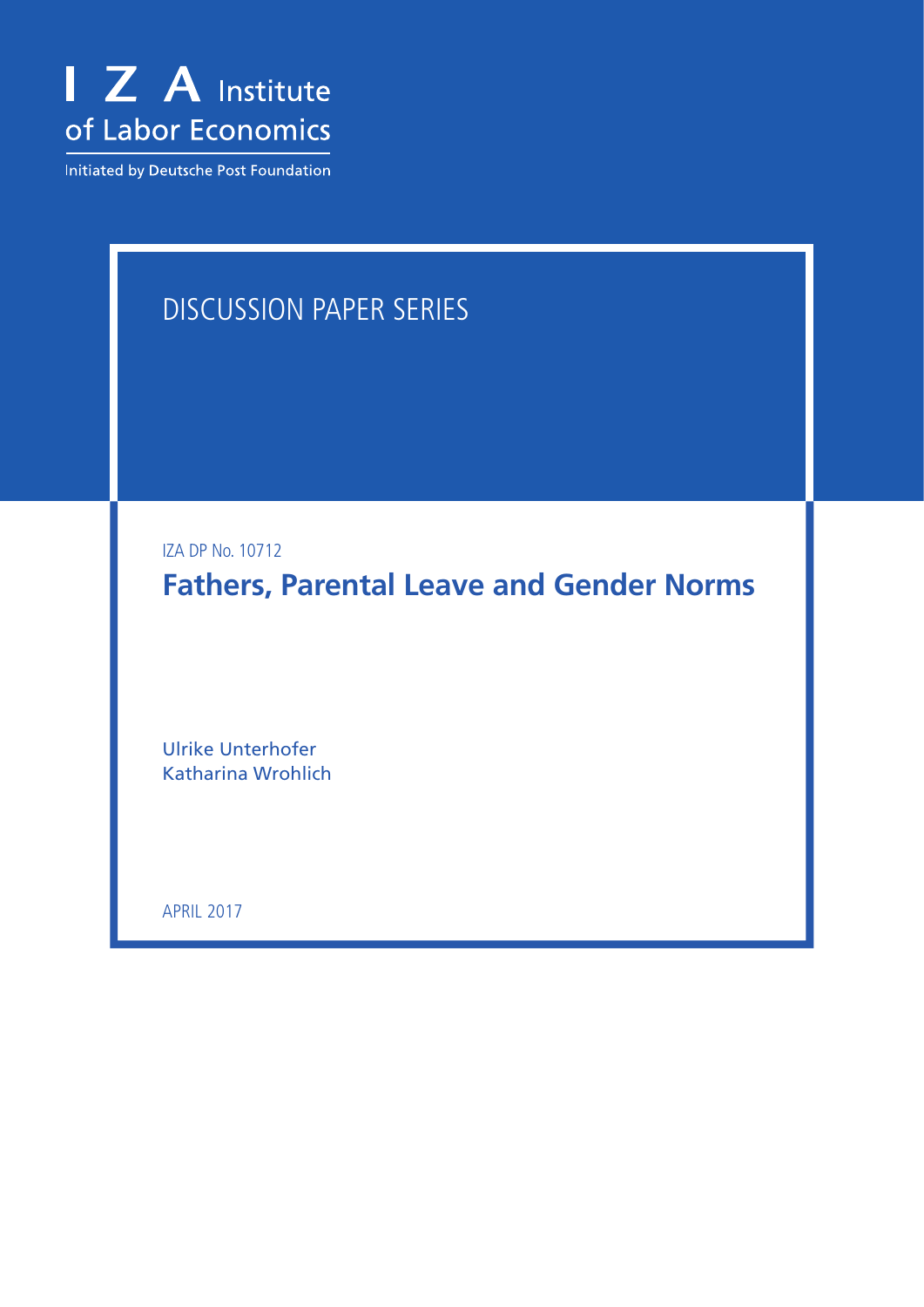

Initiated by Deutsche Post Foundation

# Discussion Paper Series IZA DP No. 10712 **Fathers, Parental Leave and Gender Norms Ulrike Unterhofer** *DIW Berlin* **Katharina Wrohlich** *DIW Berlin and IZA*

April 2017

Any opinions expressed in this paper are those of the author(s) and not those of IZA. Research published in this series may include views on policy, but IZA takes no institutional policy positions. The IZA research network is committed to the IZA Guiding Principles of Research Integrity.

The IZA Institute of Labor Economics is an independent economic research institute that conducts research in labor economics and offers evidence-based policy advice on labor market issues. Supported by the Deutsche Post Foundation, IZA runs the world's largest network of economists, whose research aims to provide answers to the global labor market challenges of our time. Our key objective is to build bridges between academic research, policymakers and society.

IZA Discussion Papers often represent preliminary work and are circulated to encourage discussion. Citation of such a paper should account for its provisional character. A revised version may be available directly from the author.

Schaumburg-Lippe-Straße 5–9 53113 Bonn, Germany Phone: +49-228-3894-0 Email: publications@iza.org www.iza.org **IZA – Institute of Labor Economics**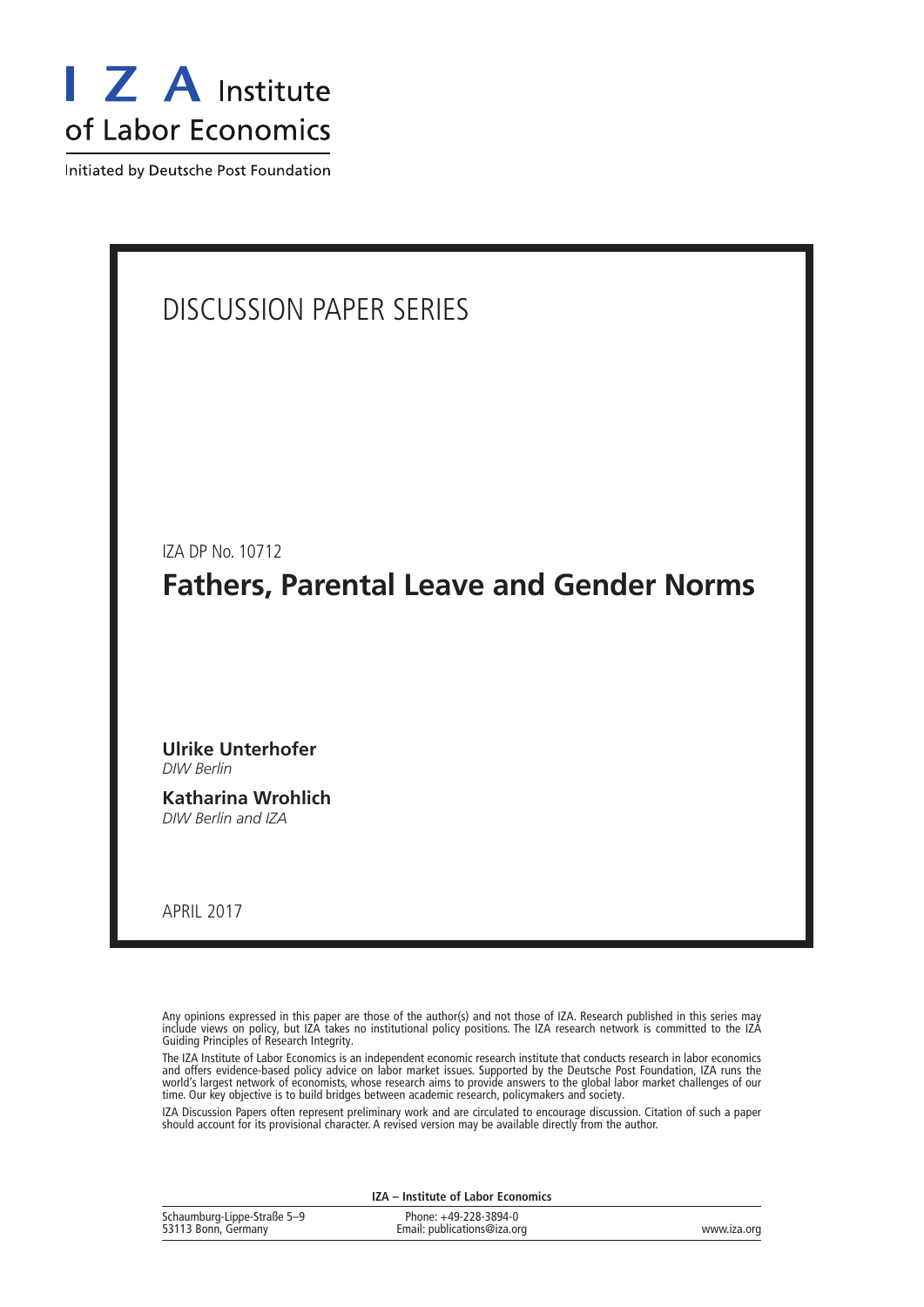## **ABSTRACT**

### **Fathers, Parental Leave and Gender Norms\***

Social norms and attitudes towards gender roles have been shown to have a large effect on economic outcomes of men and women. Many countries have introduced policies that aim at changing gender stereotypes, for example fathers' quota in parental leave schemes. In this paper, we analyze whether the introduction of the fathers' quota in Germany in 2007, that caused a sharp increase in the take-up of parental leave by fathers, has changed the attitudes towards gender roles in the grandparents' generation. To this end, we exploit the quasi-experimental setting of the 2007 reform and compare grandparents whose son had a child born before the 2007 reform to grandparents whose son had a child born after it. Our results suggest that such policy programs not only induce direct behavioral responses by the target group but also have indirect effects on non-treated individuals through social interaction and can thus change attitudes towards gender roles in a society as a whole.

| <b>JEL Classification:</b> | J16, H31, J18, D13, J22                                            |
|----------------------------|--------------------------------------------------------------------|
| Keywords:                  | parental leave, gender equality, social norms, social interaction, |
|                            | policy evaluation                                                  |

#### **Corresponding author:**

Katharina Wrohlich DIW Berlin Mohrenstr. 58 10117 Berlin Germany E-mail: kwrohlich@diw.de

This research has been conducted while Ulrike Unterhofer was a guest researcher at the Public Economics department of DIW Berlin.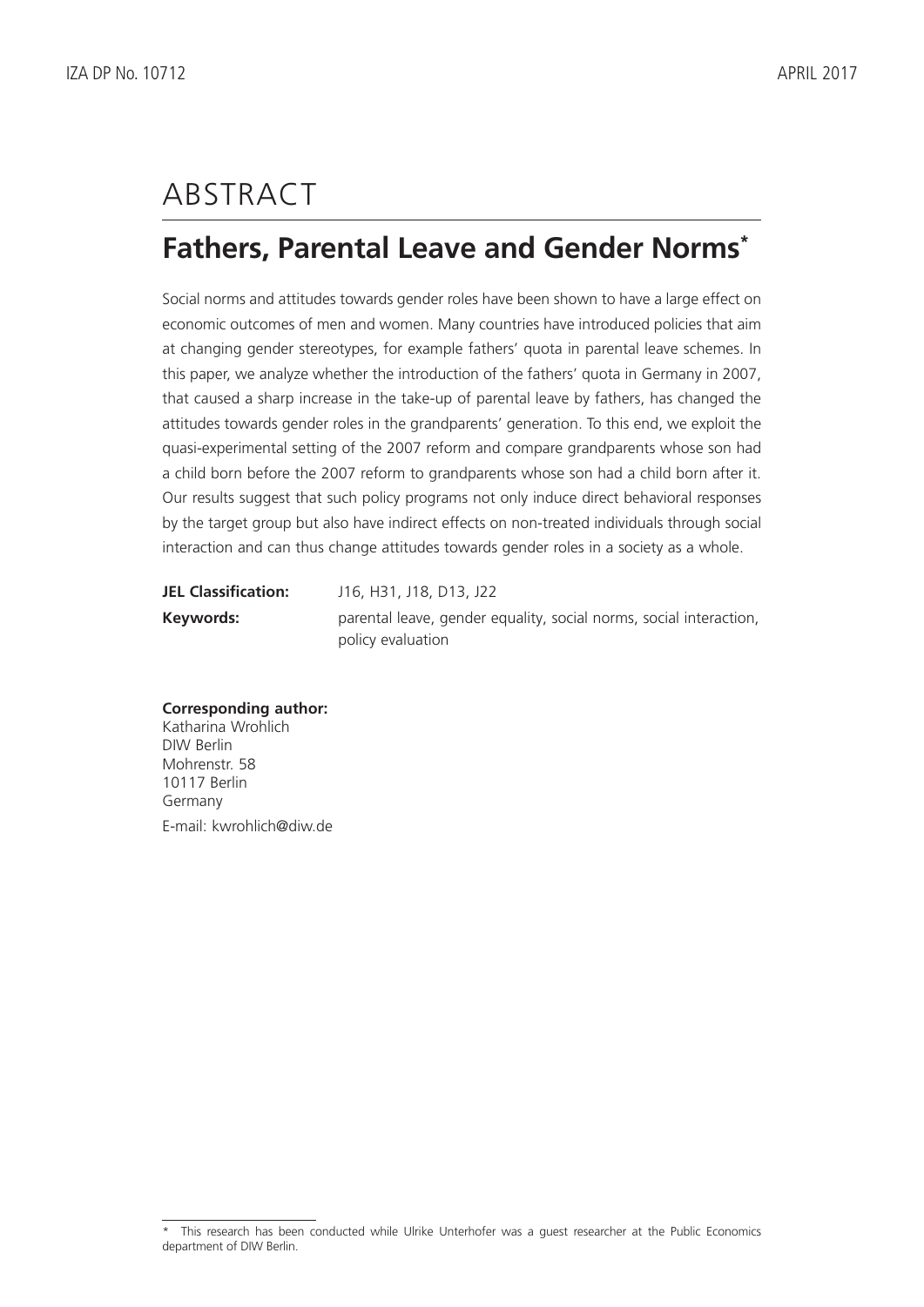#### **1. Introduction**

 $\overline{a}$ 

Despite a constant increase in the female labor force participation rate over the last decades, women and men have still not reached an equal position in the labor market. In all OECD countries, there is a considerable gender wage gap, a gender gap in working hours as well as a gender representation gap in leadership positions. Social norms, in particular attitudes towards gender roles, have been shown to have a strong influence on the economic outcomes of men and women, for example by affecting the gender identity of men and women (see, among others, *Akerlof and Kranton, 2000, Fortin, 2005* and *2015*, *Fernandez et al., 2004, Farré and Vella, 2013*, *Olivetti et al., 2016*).

Several countries have introduced various policy measures aiming to combat persisting gender differences in the labor market. Examples for such policies are equal pay legislation<sup>[1](#page-3-0)</sup> or gender quota for boards of directors of large companies.[2](#page-3-1) These policies intend to directly influence economic outcomes of men and women on the labor market. On the other hand, family policies such as fathers' quota within parental leave programs aim at influencing the behavior of fathers with newborn children and thus indirectly affect labor market outcomes of men and women. Moreover, these policies are motivated by the idea that they might change social norms and attitudes towards gender roles within society.

Numerous studies show that gender identity as well as attitudes towards gender roles are strongly determined by one's parents and peers (e.g. *Olivetti et al. 2016*, *Farré and Vella,* 

<span id="page-3-1"></span><span id="page-3-0"></span> $1$  For example, Iceland has passed a law in early 2017 that will require the biggest companies and government agencies to undergo audits to obtain certification of compliance with equal pay rules. <sup>2</sup> See *Terjesen et al. (2015)* for an overview of countries that have introduced binding or non-binding gender quota for boards.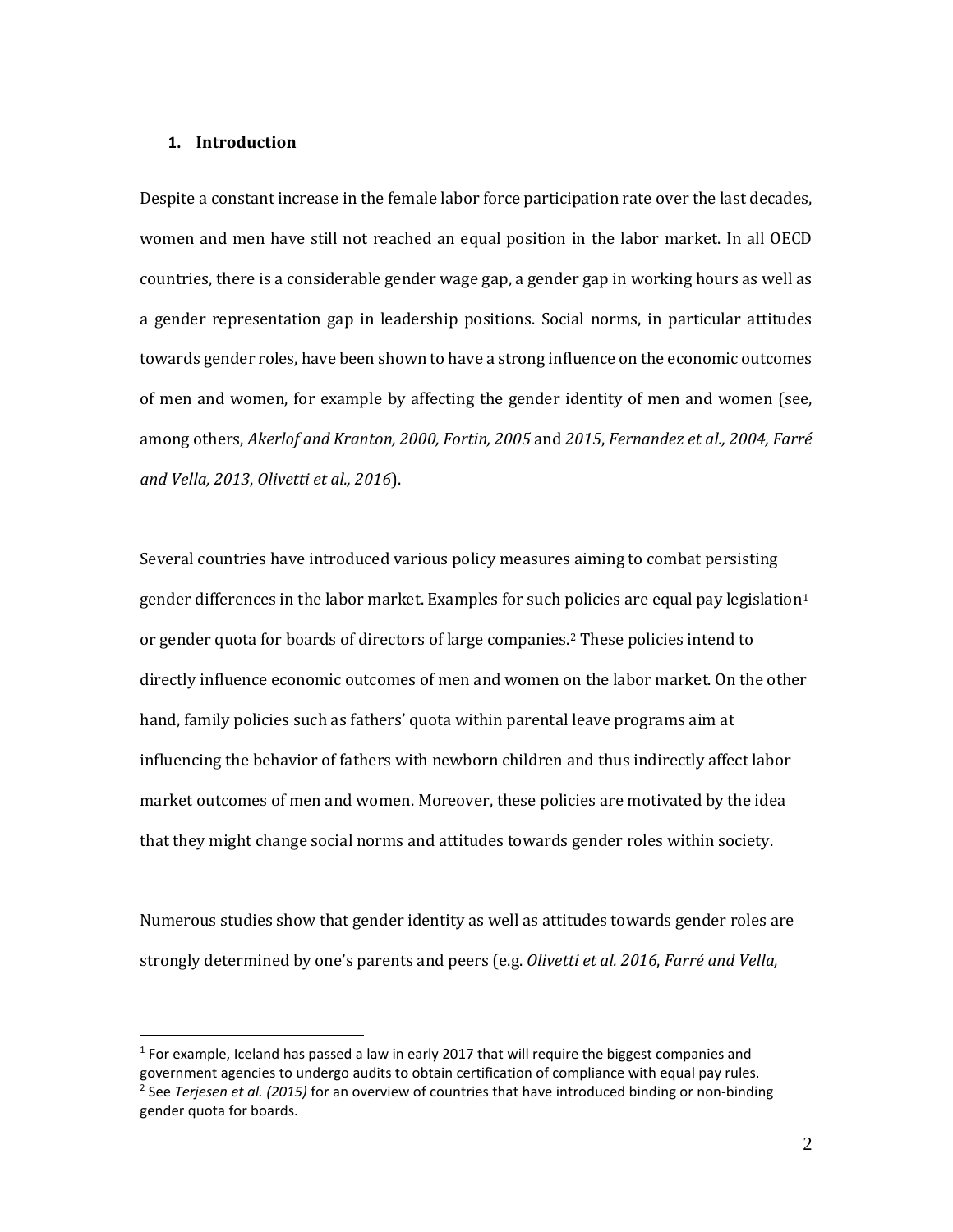*2013,* F*ernandez et al.,* 2004 or *Cunningham*, 2001). Furthermore, it has been shown that also institutional environments or policies can influence attitudes (e.g. *Sjöberg, 2004, Kotsadam and Finseraas, 2011 or Bauernschuster and Rainer, 2012*), for example as policy feedback effects (e.g. *Ellingsaeter et al., 2016*).

We contribute to both strands of the literature by analyzing whether the introduction of the fathers' quota in parental leave in Germany in 2007, that caused a sharp increase in the take-up of parental leave by fathers, has changed the attitudes towards gender roles in the grandparents' generation. Attitudes towards gender roles within this group are far less studied than attitudes by the younger generation<sup>3</sup>, however are also highly relevant since the grandparents are important mutlipliers for several reasons. First, they might influence attitudes of younger children. Second, to the extent that they are still engaged in the labor market, they might have an influence on attitudes and decisions of their younger coworkers. Last, but not least, they are an important group of voters.

To identify the effect of the fathers' quota in parental leave on the attitudes towards gender roles in the grandparents' generation, we exploit the quasi-experimental setting of the 2007 reform and compare grandparents whose son had a child born before the 2007 reform to grandparents whose son had a child born after it. The empirical analysis is based on the *pairfam* data set ("Panel Analysis of Intimate Relationships and Family Dynamics"), which is a longitudinal survey that interviews anchor persons and their partners, parents and children (see *Huinink et al., 2011*). The advantage of this data set is that it contains – in addition to the standard socio-economic characteristics and gender role attitudes – detailed

<span id="page-4-0"></span><sup>3</sup> *Kotsdam and Finseraas (2011)* have analyzed the effect of the introduction of a fathers' quota in parental leave in Norway on attitudes and behavior within the parents' generation using a similar identification strategy.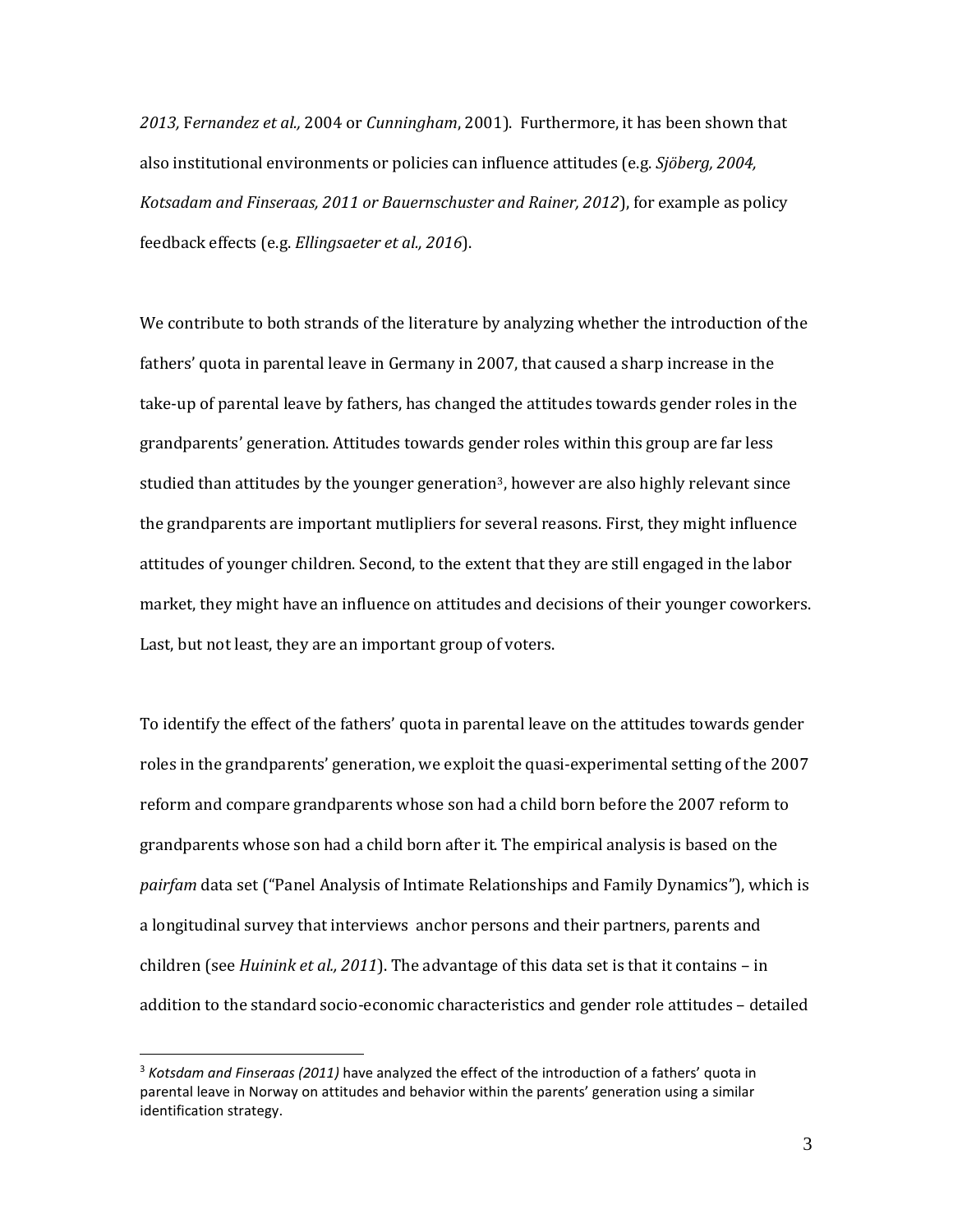information on the quality of the relationship between the anchor person and all other members of the family network. For the German context, it is thus uniquely suitable for the empirical analysis of our research question.

Our findings point to a positive impact of the fathers' quota on attitudes concerning gender equality and thus provide evidence for policy feedback effects that have also been shown in other contexts[.4](#page-5-0) Specifically, we find that grandmothers whose sons were more likely to take parental leave as their child was born after the reform, are less likely to agree with the statement *"Women should be more concerned about their family than about their career".* For grandfathers, we find point estimates of the same direction, however, they are not statistically significant. These results provide evidence that the formation of gender role attitudes is not finished at a certain age. Moreover, attitudes towards gender roles are not only transmitted from parents to children but also from (grown-up) children to their parents.

From a policy perspective, these results provide evidence that programs such as father's quota within parental leave schemes not only induce direct behavioral responses by the target group but also have indirect effects on non-treated individuals through social interaction and can thus meet the goal of changing attitudes towards gender roles in a society as a whole.

<span id="page-5-0"></span><sup>4</sup> For example, *Ellingsaeter et al. (2016)* have shown evidence for policy feedback effects of childcare reforms in Norway.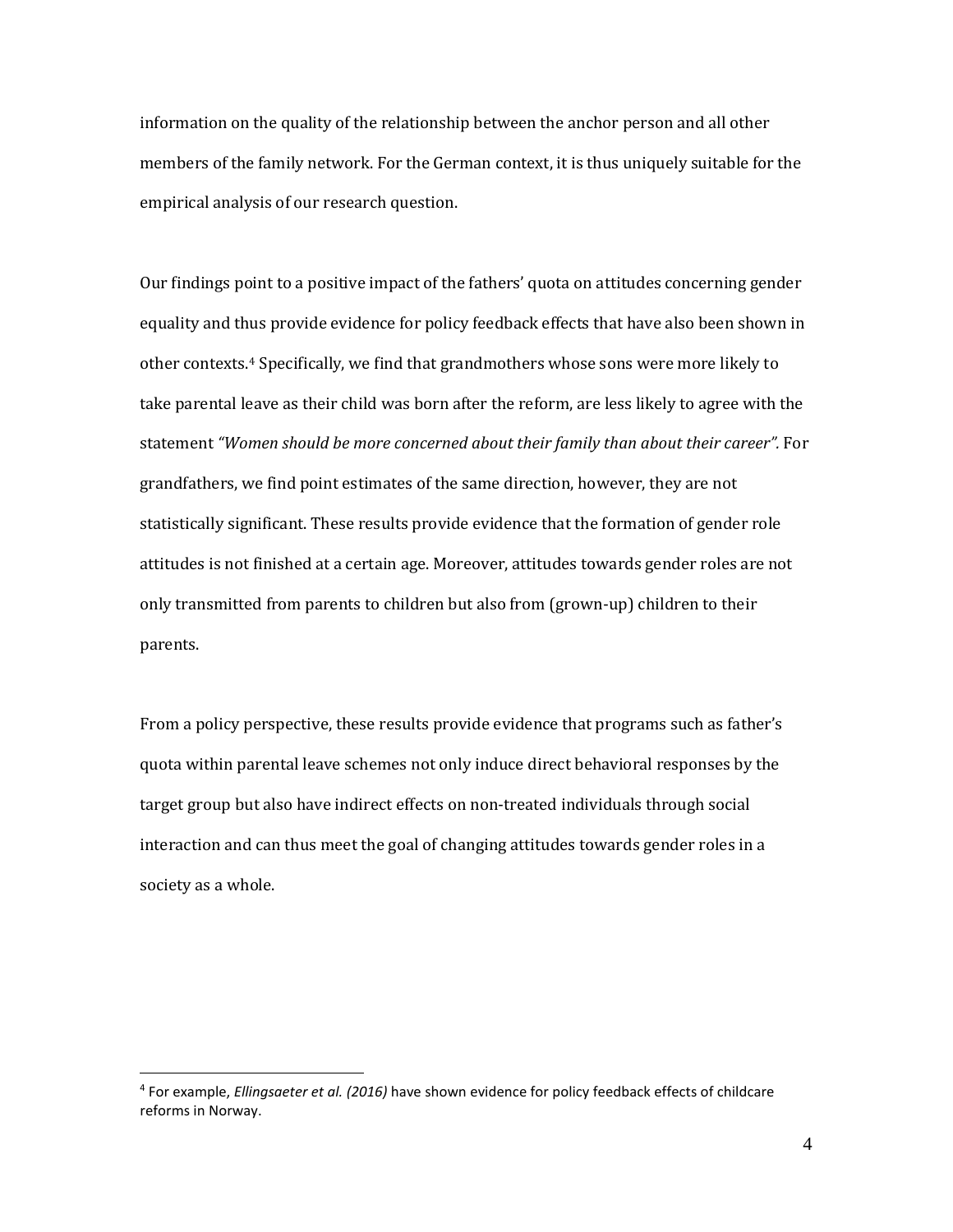#### **2. Parental Leave in Germany**

Traditionally, mothers in Germany have taken very long parental leaves, particularly in West Germany (e.g. *Hanel and Riphahn*, 2012). This can be attributed both to an institutional setting that discourages secondary earners through the tax system (e.g. *Steiner and Wrohlich*, 2004) as well as the lack of affordable child care (e.g. *Wrohlich, 2008*) and to relatively conservative gender role attitudes, in particular in West Germany (*Bauernschuster and Rainer, 2012*). However, in the last decade, family policy has changed[5](#page-6-0) and there has also been a shift towards slightly more egalitarian views on gender roles (*Blohm and Walter, 2016*).

In Germany, mothers are entitled to 14 weeks of paid maternity leave around childbirth. This maternity leave benefit is only paid to mothers and cannot be transferred to fathers. Before 2007, there has been a means-tested child-rearing benefit (*Erziehungsgeld*) after the 14 week maternity leave period. This benefit amounted to 300 Euro per month and could be drawn for a maximum of two years either by the father or the mother. Income thresholds, however, have been relatively low, such that only roughly 50 percent of families received this benefit.[6](#page-6-1) In practice this resulted in a very low share of fathers taking leave (*Geisler and Kreyenfeld, 2012*), and relatively long employment interruptions of mothers (e.g. *Hanel and Riphahn, 2012*).

The reform that was introduced in 2007 replaced the means-tested *Erziehungsgeld* with an earnings-replacement benefit called *Elterngeld.* This benefit replaces 65 percent of net

<span id="page-6-1"></span><span id="page-6-0"></span> $<sup>5</sup>$  In the last decade, Germany has introduced not only a major parental leave reform but also various</sup> reforms concerning childcare policy, see e.g. *Müller and Wrohlich* (2016). <sup>6</sup> See *Wrohlich et al. (2012).*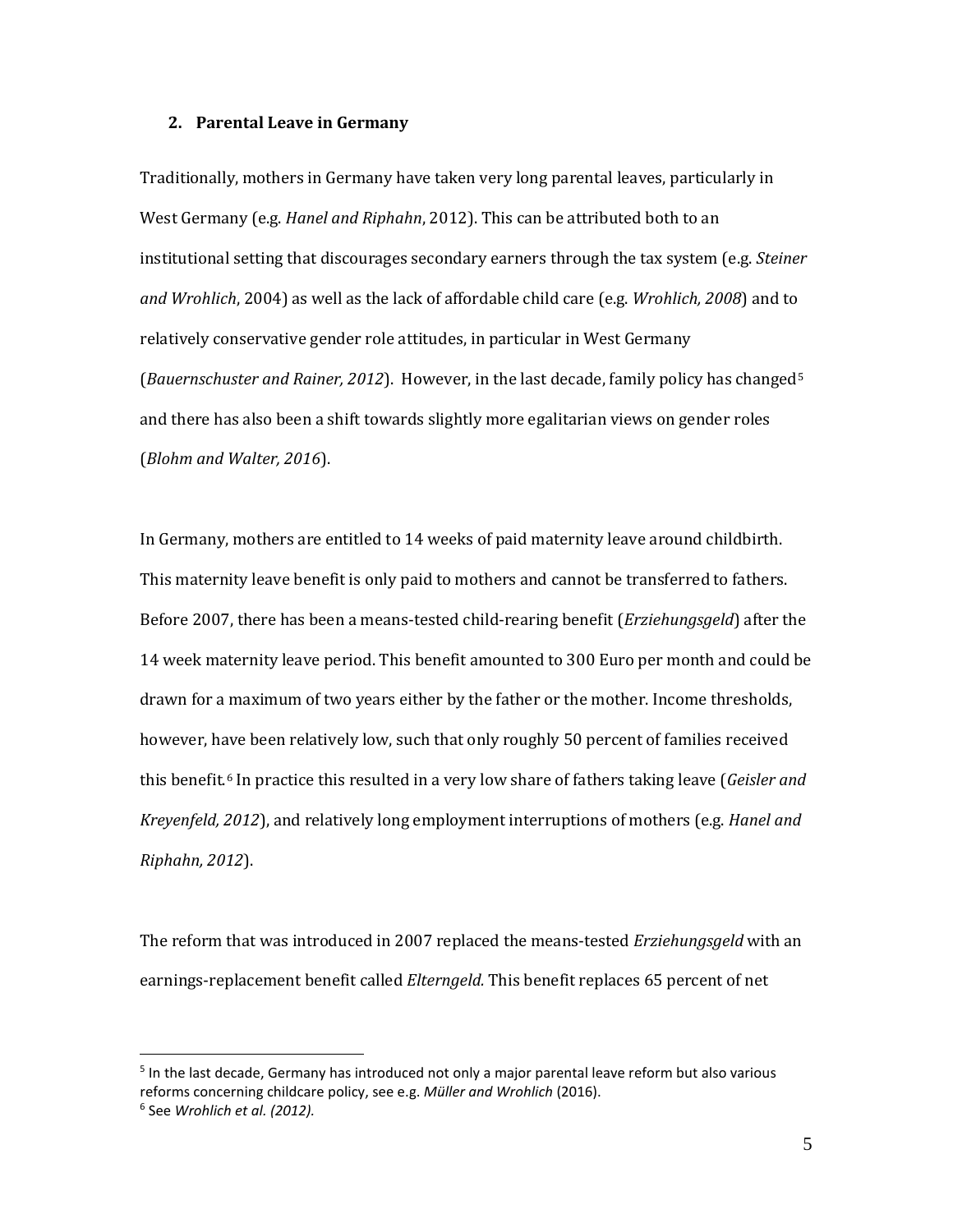earnings and can be drawn either by the father or the mother for a maximum of 12 months. If both parents share parental leave, they are entitled to two additional months, i.e. if one parent takes at least two months of parental leave, the total duration for the couple is extended to 14 months. In other words, at least two months of the leave are earmarked for the father; if he does not take these months, the maximum length of paid leave is cut from 14 to 12 months.[7](#page-7-0)



 $\overline{a}$ 

*Figure 1: Share of children born between 2004 and 2012 whose fathers took parental leave*

*Source:* Own depiction based on data from the Federal Statistical Office (*Bundeselterngeldstatistik*) and *pairfam, wave 5 (2012/13)*.

The reform lead to a sharp increase in the take-up of parental leave by fathers (see, for example, *Geisler and Kreyenfeld, 2012*). Figure 1 shows the development of the share of

<span id="page-7-0"></span><sup>7</sup> Several other countries have similar fathers' quota as part of their parental leave schemes. For example, Norway and Sweden introduced these policies already in the 1990s (see *Dahl et al., 2014*, *Cools et al., 2015*, or *Ekberg et al., 2013*). Other countries such as Italy, Germany, Austria and Portugal have followed. For an overview on these policies in OECD countries, see *Huerta et al. (2013)*.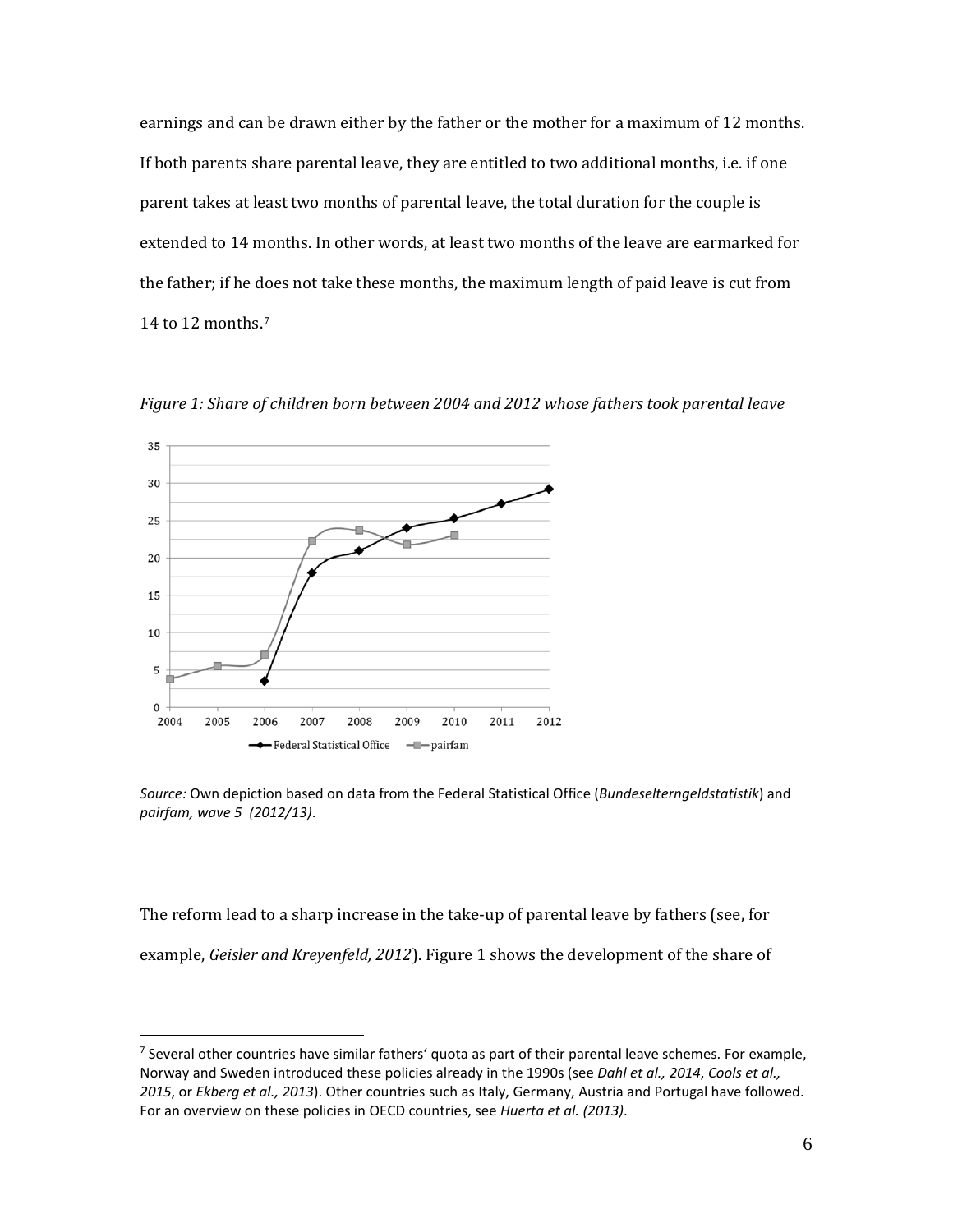fathers taking parental leave based on administrative data as well as from the *pairfam* data that we will use for our empirical analysis. The administrative data, which are based on all applications to the parental leave benefit in Germany, show that the share of fathers taking parental leave has increased from about three percent in 2006 to 30 percent in 2012. In particular, there has been a sharp increase in the share of fathers taking parental leave immediately after the reform, i.e. from 2006 to 2007. However, even in the years after the reform, a continuing positive trend can be observed. The same pattern is also visible in the *pairfam* data.

Enhancing gender equality was one important policy goal of the introduction of the new parental leave scheme in 2007. Its design as an earnings replacement benefit was meant to allow both parents to preserve their personal economic independence. The fathers' quota of two out of 14 months was explicitly introduced to increase the share of fathers taking parental leave. Several empirical evaluation studies of this reform show that these goals were at least partly met: The share of mothers going back to work in the second year after giving child birth has increased. The duration of parental leave has decreased in particular for lower educated mothers (see, among others, *Bergemann and Riphahn*, *2011*, *Kluve and Tamm, 2013* or *Geyer et al.*, *2015*). As has been shown above, the share of fathers taking parental leave increased from less than three to 30 percent in 2012. There is evidence that this increase in fathers' leave taking has already moderately affected the labor division between mothers and fathers (*Schober, 2014*).

7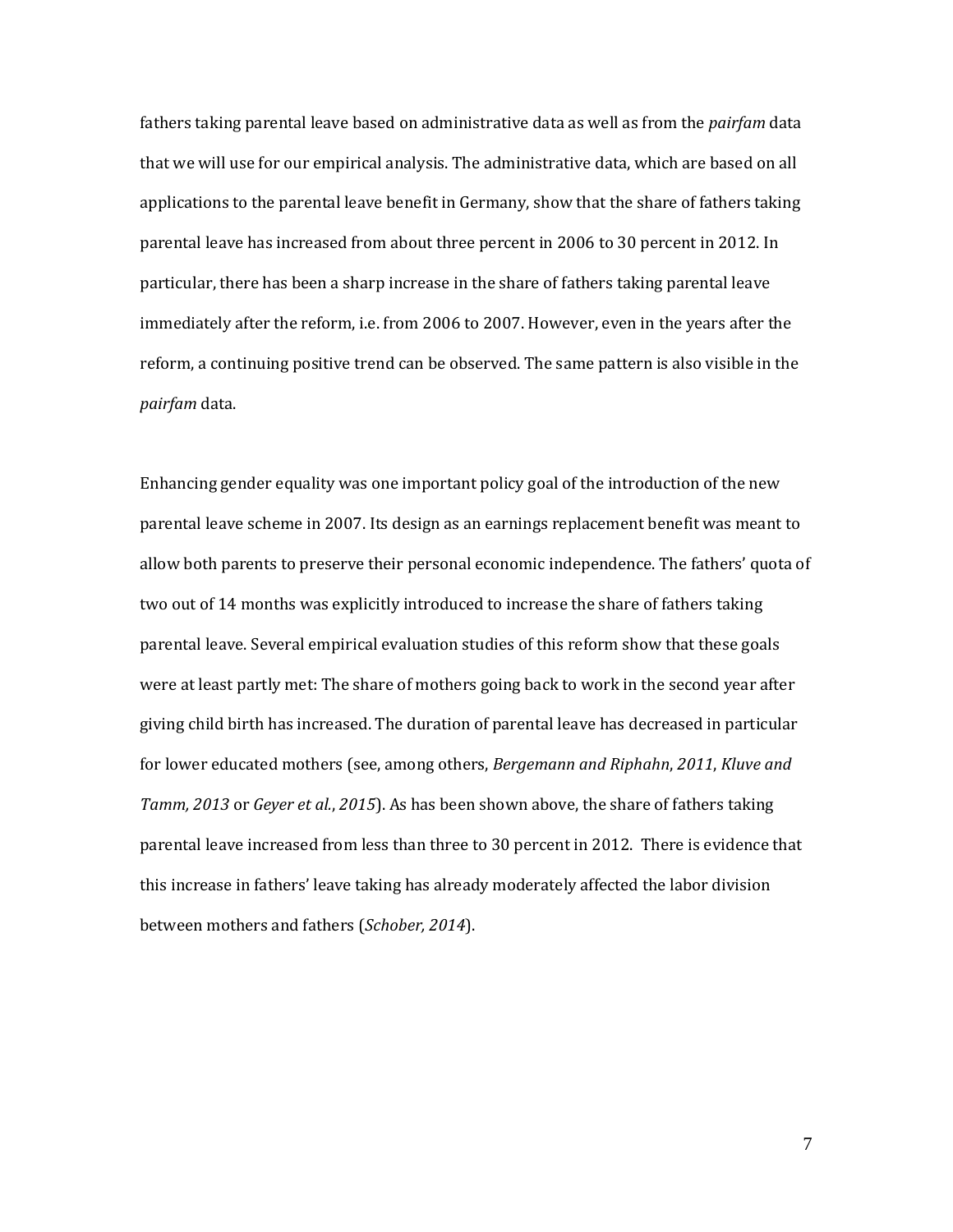#### **3. Research Design and Identification**

The objective of this paper is to analyze whether the introduction of the fathers' quota, that has sharply increased the share of fathers who take parental leave, has affected the attitudes towards gender roles in the grandparent generation via social interaction between fathers and their parents. In particular, we are interested whether grandparents who observe their son taking parental leave change their attitudes towards gender roles. We will measure the attitudes towards gender roles by the agreement/disagreement to the statement "*Women should be more concerned about their family than about their career*". More details on this variable are provided in section 4.

As *Manski* (1993) pointed out, there are several threats to the identification of endogenous, i.e. 'true', social interaction effects. In the context of social interaction within the family, two major challenges arise. First, it is difficult to distinguish endogenous social interaction effects from correlated effects. Unobservable (but relevant) variables could cause omitted variable bias, if they are correlated among individuals belonging to the same family. For example, neighborhood characteristics could be distributed non-uniformly across families and thus bias the results. Second, there exists a simultaneity in the behavior of interacting individuals. The choices of the individuals in one group have an influence on the choices of other group members, which hampers the identification of true social interaction effects (reflection problem, see *Manski,* 1993)[.8](#page-9-0)

<span id="page-9-0"></span><sup>&</sup>lt;sup>8</sup> In other contexts, endogenous group membership is another problem for identification. However, in the family context, this is not relevant as the member status is predetermined by birth.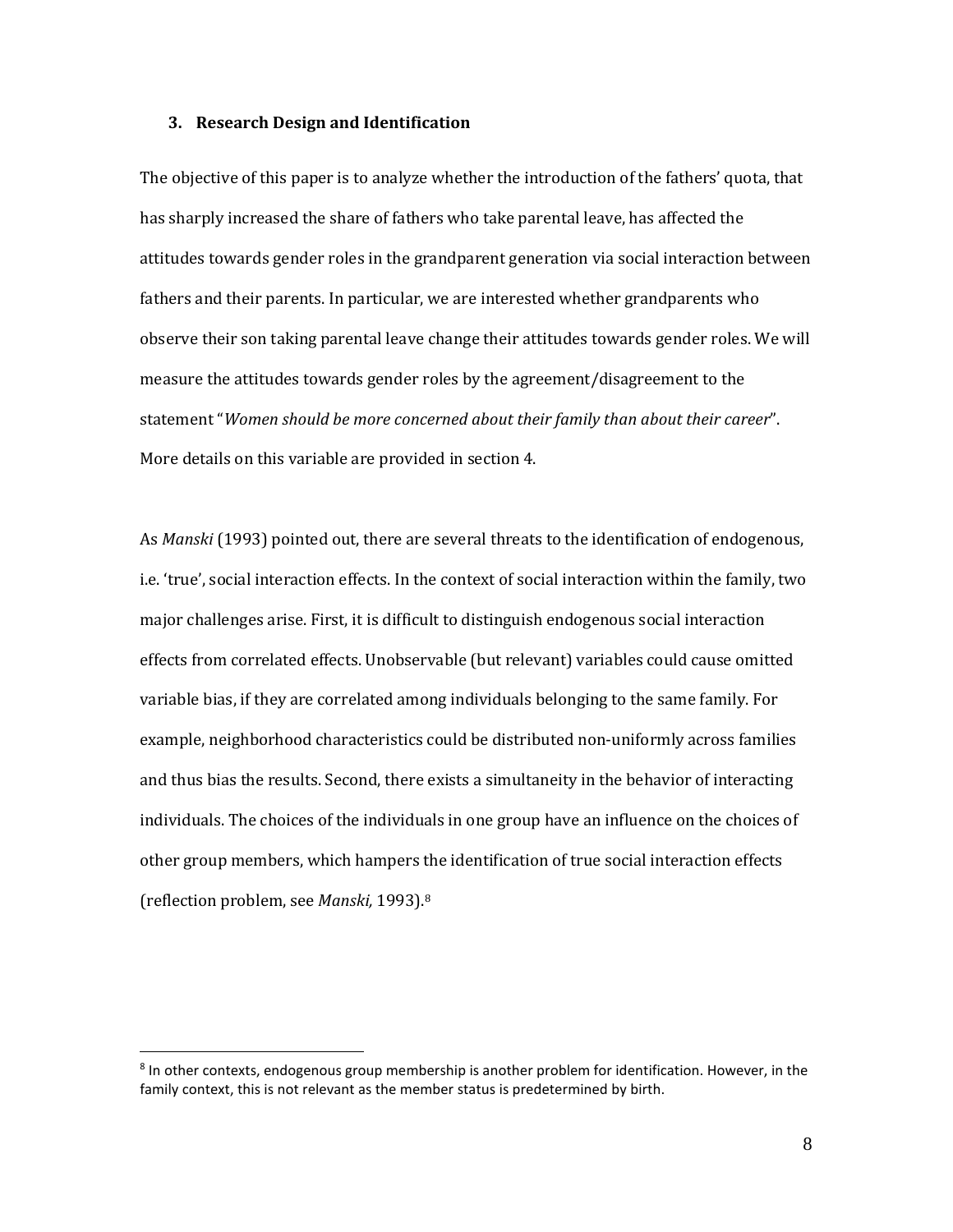In the literature on social interaction effects, different approaches for the identification of social interaction effects have been employed. Several non-experimental studies try to solve the problems arising from potential simultaneity, correlated unobservables and endogenous group membership by narrowing peer groups and controlling for covariates.[9](#page-10-0) Others have exploited random assignment to peer groups.[10](#page-10-1) More recently, several studies have used quasi-experimental settings to solve the simultaneity problems in the context of social interaction within naturally occurring peer groups. For example, *Angelucci et al. (2010)* and *Lalive and Cattaneo (2009)* study indirect effects of a social assistance program in Mexico, *Brown and Laschever (2012)* examine the peer effects of a pension reform. *Dahl et al*. (2014) exploit the introduction of a fathers' quota in parental leave in Norway in order to analyze peer effects in parental leave taking among brothers, neighbors and colleagues at work. *Welteke and Wrohlich (2016)* use a similar identification strategy and exploit the introduction of the German 2007 parental leave reform in order to analyze peer effects in parental leave taking of mothers who are colleagues at work.

We follow the same identification approach and use the introduction of the fathers' quota in parental leave in 2007 in Germany as a natural experiment in order to avoid simultaneity issues.<sup>11</sup> As has been shown in Figure 1, the reform resulted in a large increase in the share of fathers who take parental leave. This discontinuity is exploited for identification of the social interaction effect.

<span id="page-10-0"></span><sup>9</sup> See, for example, *Betrand et al.*, 2000.

<span id="page-10-1"></span><sup>10</sup> *Sacerdote, 2001* or *Kling, Ludwig and Katz, 2005*.

<span id="page-10-2"></span> $11$  However, our analysis differs from the aforementioned studies in the way that we analyze the effect of the behavior of one individual (namely parental leave-taking of a father) on the attitudes of another individual (namely the attitudes towards gender roles of the grandmother or the grandfather). Most other studies in the literature on peer effects analyze the effects of the behavior of one group member on the behavior of other group members.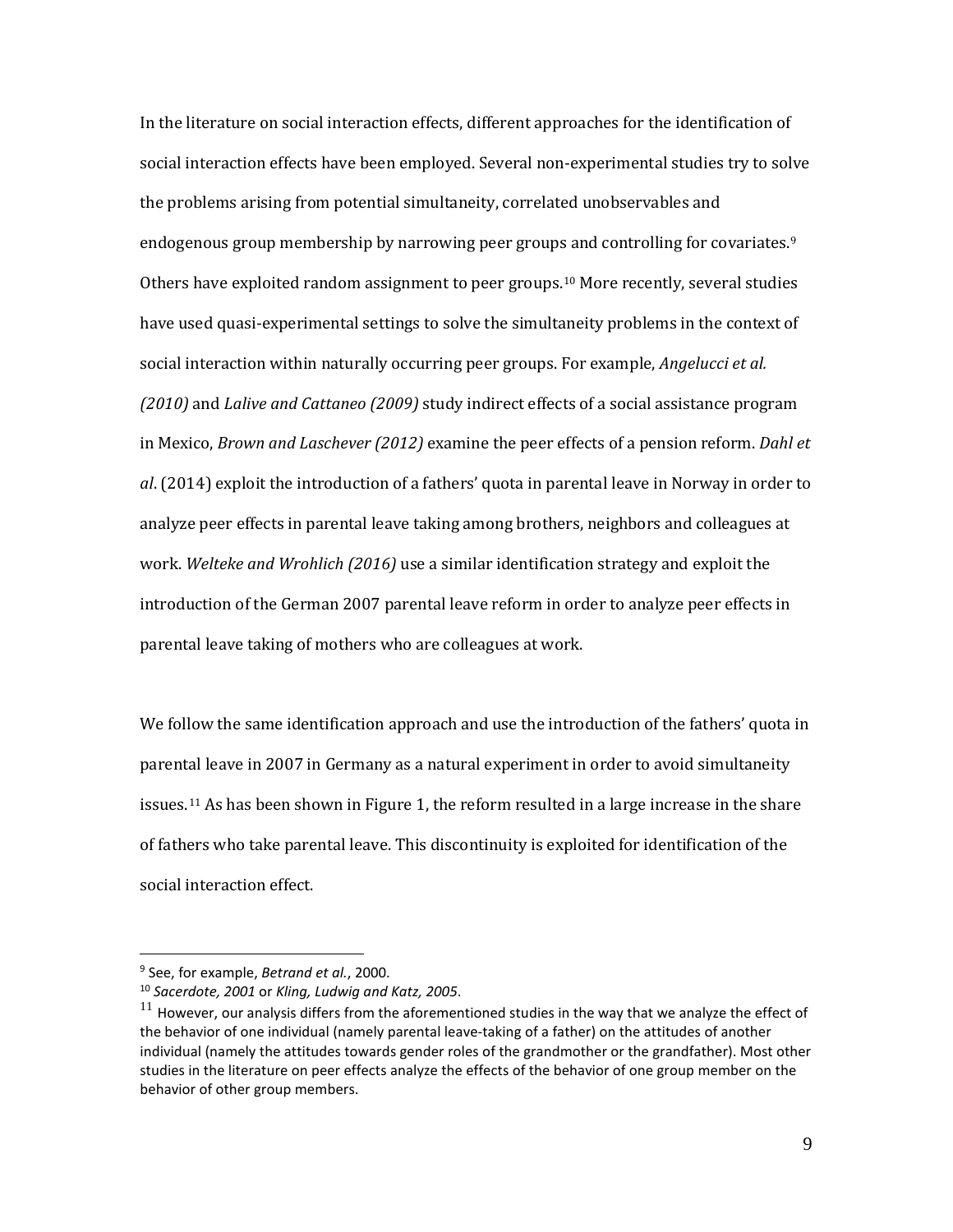In our empirical analysis, we apply the partial population approach developed by *Moffitt (2001)*[12,](#page-11-0) which exploits the fact that a policy intervention exogenously[13](#page-11-1) assigns a treatment only to a subset of the population. For illustration, consider the following system of simultaneous equations:

$$
(1) y_{Fg} = \alpha_F + \beta_F y_{PUg} + \gamma_F x_{Fg} + \delta_F x_{PUg} + \theta_F w_g + \lambda p_g + \varepsilon_{Fg}
$$
  

$$
(2) y_{PUg} = \alpha_{PU} + \beta_{PU} y_{Fg} + \gamma_{PU} x_{PUg} + \delta_{PU} x_{Fg} + \theta_{PU} w_g + \varepsilon_{PUg}
$$

Suppose that there are *g = 1,…,G* groups (i.e. families) and two individuals *i =F, PU*, the father ( $F$ ) and his parental unit ( $PU$ ). In our context,  $y_P$  denotes the probability of father  $F$  to take parental leave while *y<sub>PU</sub>* contains the grandparent's gender attitudes. Let *x<sub>ig</sub>* denote observable characteristics of individual *i* in group *g*, *wg* are characteristics varying at group level and epsilon be the unobservable error term. Based on the definition of *Manski (1993)*, *δ* presents the presence of exogenous effects, while *β* measures endogenous social interactions. The policy variable  $p_q$  in equation (1) that can be interpreted as the price of taking parental leave, serves as exclusion restriction.

The reduced form of this model can be interpreted as the intention to treat effect of having a son who had a child after the reform on the grandparents' attitudes towards gender roles:

(3) 
$$
y_{PUg} = \alpha_{PU} + \gamma_{PU} x_{PUg} + \delta_{PU} x_{Fg} + \theta_{PU} w_g + \lambda p_g + \epsilon_{PUg}
$$

<span id="page-11-0"></span><sup>&</sup>lt;sup>12</sup> *Dahl et al.* (2014) were the first to use this approach in the context of peer effects.

<span id="page-11-1"></span><sup>13</sup> See *Kluve and Tamm* (2013) for a detailed discussion in how far and for what groups the parental leave reform of 2007 in Germany can be interpreted as an exogenous event.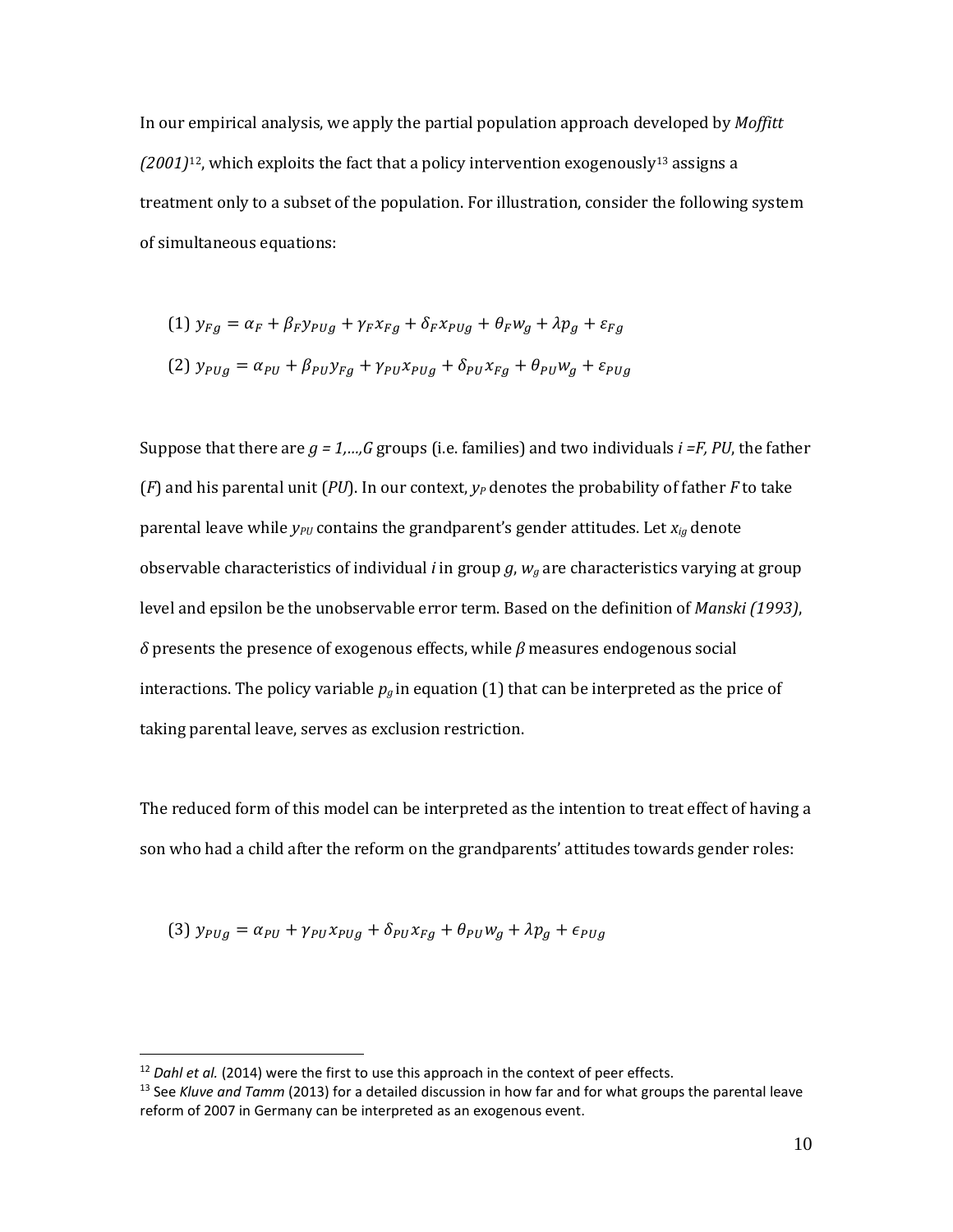One of the identifying assumptions is that this policy variable is independent of all unobservables in the model. In our context, this variable relates to the cost of paternity leave that changed with the German parental leave reform in 2007 (see section 2). This reform encouraged fathers to stay at home for at least two months, creating a discontinuity that allows to compare parents of fathers who had children born shortly before 2007 to parents of fathers who had children shortly after this cut-off. The reform changed the cost of taking parental leave for fathers, however it did not affect the generation of grandparents. Therefore, it is possible to isolate the social interaction effect on attitudes, as the grandparents' attitudes are only affected by the parental leave reform through the behavior, i.e. leave-taking, of their sons.[14](#page-12-0) We use the implementation date of the reform to define the treatment and control groups.

Figure 2 illustrates the identification strategy based on two exemplary families. Fathers who got a child in the observation period determine the treatment status of their parents (grandmother or grandfather of the child). Parents differ only in whether their son had a child before or after the cut-off. They are comparable since they are asked about their attitudes towards gender roles at the same point in time (in 2012/13) and are not directly affected by the reform.

<span id="page-12-0"></span> $14$  Hypothetically, the reform could have affected grandparents in a direct way. For example, the time that grandparents allocate to the care of their grandchildren could have been reduced in the first 14 months after childbirth if the parents themselves delay their return to the labor market as a response to the reform. On the other hand, the increase of the employment rate of mothers with children in the second year after birth could encourage grandparents to play a more active role in childcare in the medium and long run. Nevertheless, a change in the involvement of grandparents would undermine our identification strategy only if the changing patterns of time use would somehow affect the grandparents' attitudes related to gender equality.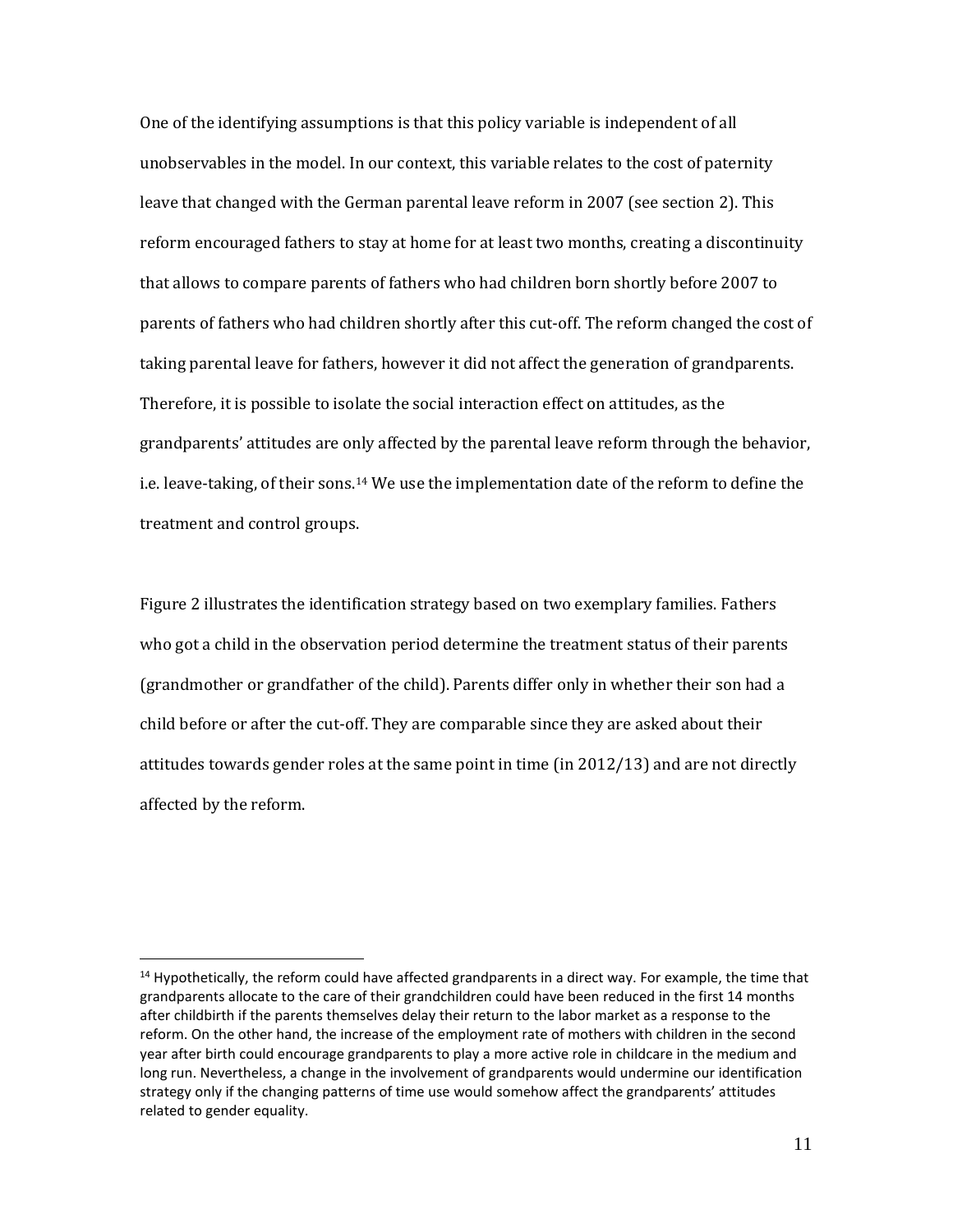*Figure 2: Identification of social interaction effects*



Ideally, one would choose a very short time window around the cut-off date. *Kluve and Tamm (2013)* as well as *Geyer et al. (2015)* have argued that mothers who gave birth to a child in the first three months of 2007 could not have known that the reform would be implemented by January  $1<sup>st</sup>$  of that year at the time of the conception. Thus, when comparing parents who had a child in the last three months of 2006 to those who had a child in the first three months of 2007, there should be no differences in observed or unobserved characteristics. If the time window around the cut-off date is larger, however, selection into the treatment group cannot be ruled out. The law on the new parental leave scheme has been passed in September 2006, so parents who had children born after July 2007 knew that they would be eligible for the new parental leave scheme.

Unfortunately, the data set that we use (see next section) is relatively small and therefore we have to define treatment and control groups using a larger time window around the reform cut-off date. We define the control group as grandparents who had a grandchild that was born between January 2004 and December 2006 and the treatment group as grandparents who had a grandchild born between January 2007 and December 2010. Since the new parental leave scheme is more attractive for couples with more gender egalitarian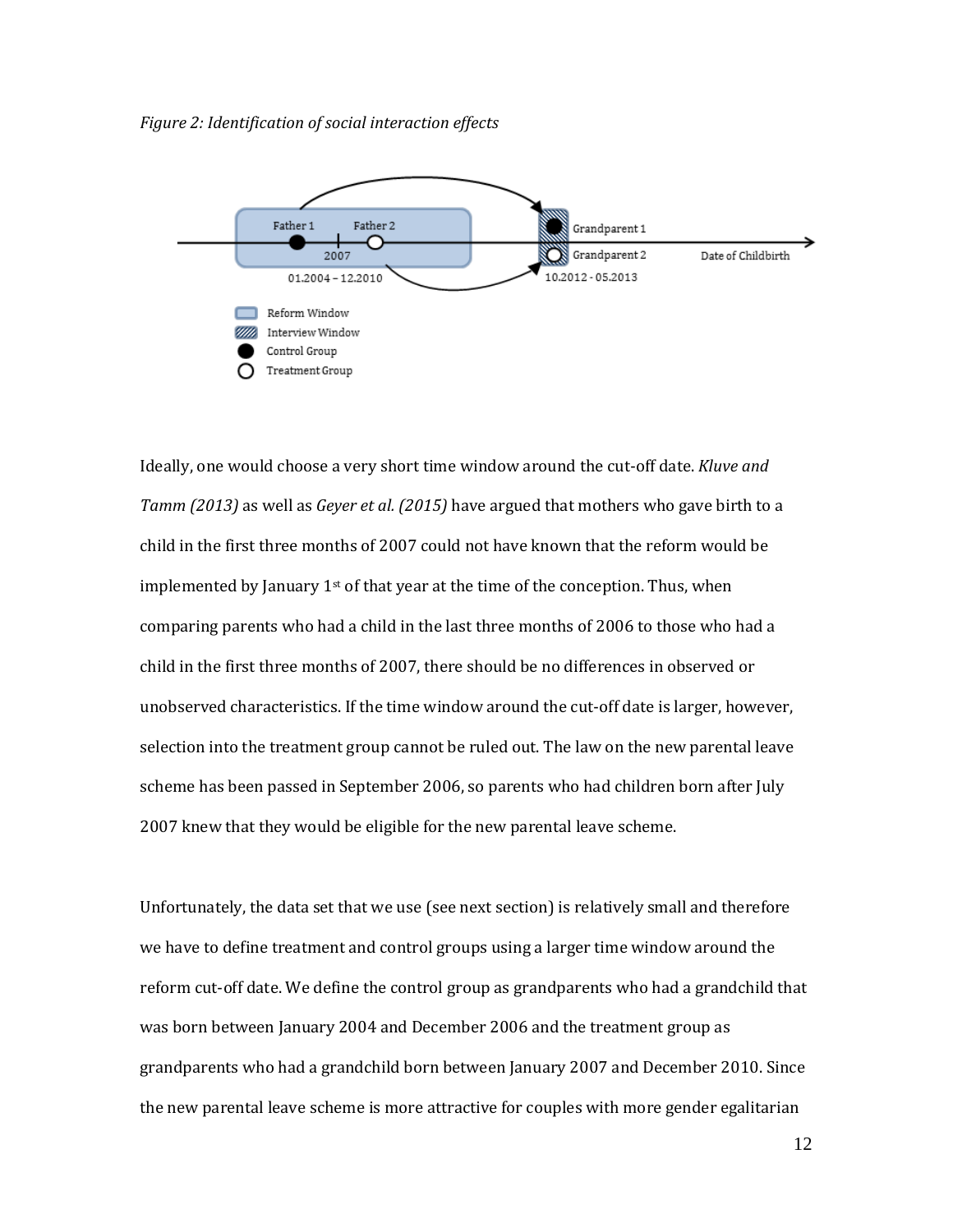sharing of market and care work, there could be selection into the treatment group by those couples. If fathers who have more gender egalitarian attitudes also have parents with more egalitarian views, the assumption that the policy variable  $p<sub>g</sub>$  in equation (3) is uncorrelated with the error terms is violated and the estimates are biased.

One advantage of the data set that we use, however, is that we have very detailed information on characteristics that are unobserved in other data sets, such as attitudes towards gender roles. In the next section we will show that although we define treatment and control groups according to this relatively large time window around the cut-off date, fathers and grandparents in both groups do not differ with respect to most observed characteristics. More importantly, fathers in treatment and control groups do not differ in their attitudes towards gender roles (see Table 2 in section 4). We thus argue that the identifying assumptions underlying equation (3) still hold in our context.

Another potential threat to identification is the fact that over the whole observation period (2004 to 2010), Germany has experienced a large increase in the availability of public or publicly subsidized child care, in particular for children under the age of three. While in 2002, the average availability of child care for children under three was about 2 percent in West Germany, it increased up to 22 percent by the year 2012.[15](#page-14-0) This increase was unevenly spread over Germany since the decision about the supply of or subsidies to childcare facilities is made on the county level. If the increase in childcare availability influenced attitudes towards gender roles,<sup>[16](#page-14-1)</sup> the treatment variable might in fact not pick up the

<span id="page-14-0"></span><sup>15</sup> See *Müller and Wrohlich (2016)*. In East Germany, availability of childcare has traditionally been higher, however also increased strongly between 2002 (35 percent) and 2012 (52 percent).

<span id="page-14-1"></span><sup>16</sup> *Ellingsaeter et al. (2016)* show for the case of Norway, that an expansion of public child care changed attitudes towards private and out-of home child care among Norwegian mothers.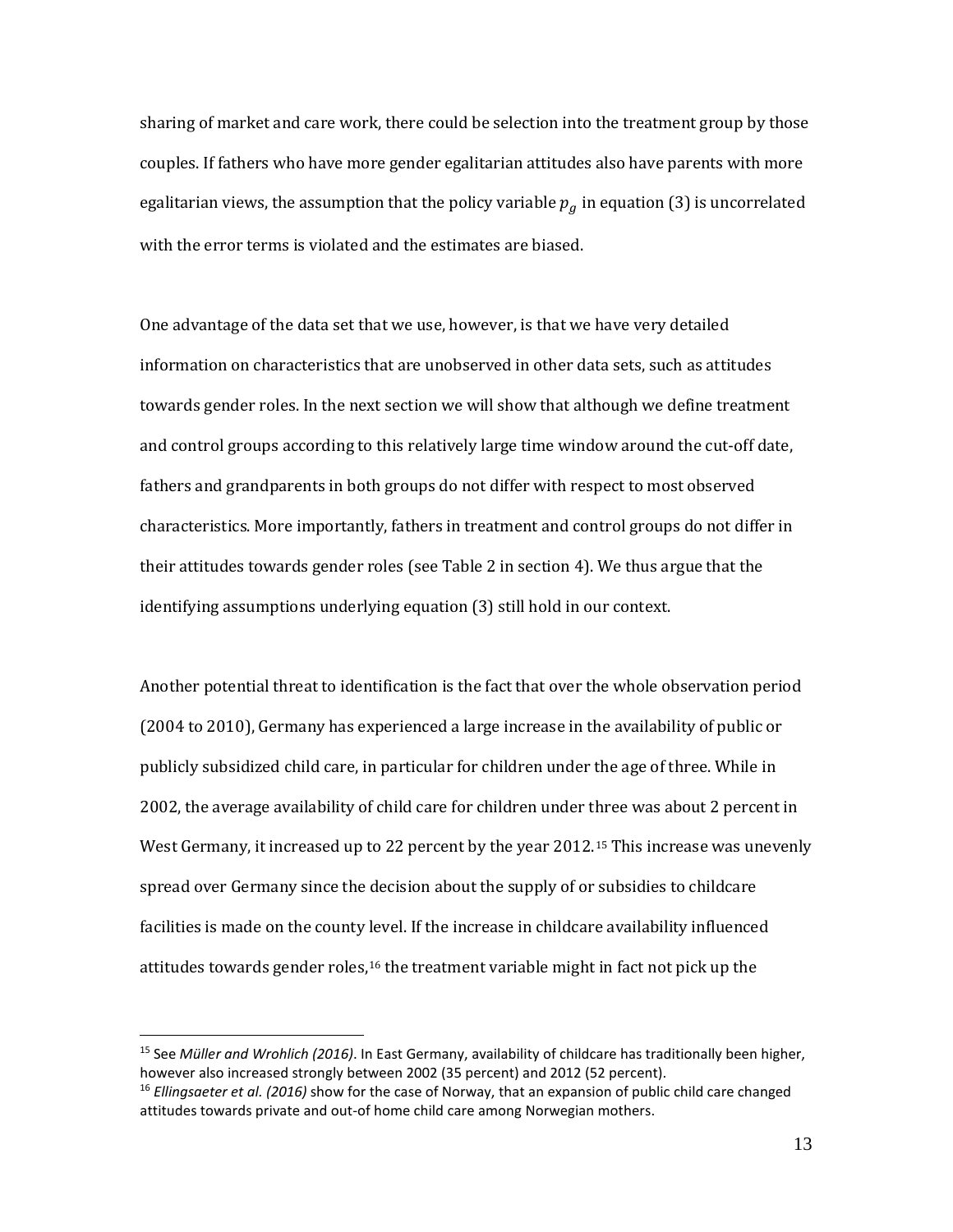introduction of the fathers' quota in the parental leave scheme but rather the increase in childcare availability. We therefore control for the increase in the child care quota between 2002 and 2012 on the regional level.

By construction of the quasi-experimental set-up, the average age of the youngest child is lower in the treatment than in the control group. This might as well affect the attitudes of grandparents. One could imagine that grandparents in the treatment group might react differently to the questions related to gender roles in child care as they will perceive the statements in the survey out of a different context (with a baby or toddler in mind) than grandparents in the control group (potentially having in mind an older child). Consequently, one could argue that it is not the reform causing a change in attitudes but that the results are rather driven by the age of the grandchild. We take this potential effect into account by including age of the youngest child as a control variable in the regression.

#### **4. Data**

 $\overline{a}$ 

The empirical analysis is based on the German Family Panel *pairfam* ("Panel Analysis of Intitimate Relationships"). This longitudinal study focusses on the partnership and family formation process and development as well as intergenerational relationships. It has been launched in 2008 and collects data from a nationwide random sample of more than 12,000 persons of the three birth cohorts 1971-73, 1981-83 and 1991-93. In addition to the interviews of these anchor persons, the data set also provides detailed information on the anchor person's partners, parents and children.[17](#page-15-0) This multi-actor design is the main advantage of the *pairfam* data in our context. In addition to the anchor persons, from which

14

<span id="page-15-0"></span><sup>17</sup> A detailed description of the study can be found in *Huinink et al.* (2011).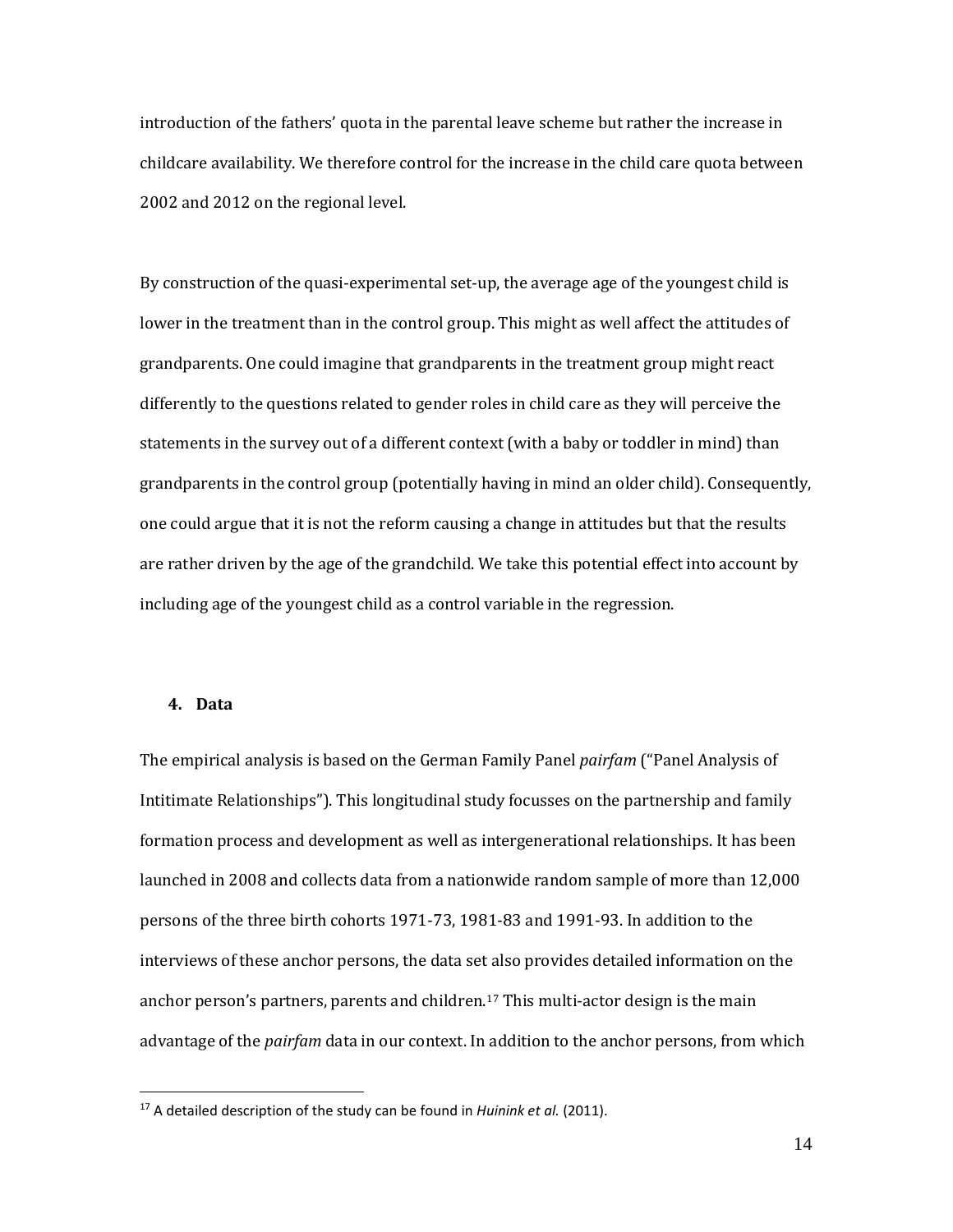we draw the sample of fathers in our analysis, interviews are conducted with the anchor's parents. Moreover, the data contain very detailed information on the relationship between family members such as emotional closeness or the frequency of contact.

In our analysis, we mainly use data from wave 5 (2012/13) where the anchor persons as well as their parents are asked about gender related values such as the attitudes towards the division of labor in the partnership and to mothers' and fathers' professional or occupational commitment. We restrict the sample to male anchor persons who had their youngest child born between January 2004 and December 2010. This leaves us with 740 fathers. In the next step, the (grand)parents are matched to the sample of anchor persons (fathers). Each anchor is linked to a maximum of three parents, i.e. either the biological father and mother or step-parents. For parents who dropped out of the survey before wave 5, data from wave 3 (2010/11) containing the same question module was considered. Unfortunately matching parent units can only be identified for 36 percent of the anchor persons<sup>[18](#page-16-0)</sup> so that we end up with a final sample of 265 anchor-(grand)parent matches (156 father-grandmother and 109 father-grandfather matches).

Table 1 shows descriptive statistics of all relevant observable characteristics of fathers and grandparents for the treatment and control group. T-tests show that there is no statistically significant difference in mean values of these variables except for "age of the youngest child" – which is true per definition (see Figure 1). Grandfathers and –mothers are in their 60s and have comparable years of education. More than one third of grandfathers is still working while the share of working grandmothers is slightly lower. On average, 72 percent

<span id="page-16-0"></span><sup>18</sup> The pairfam sampling report (*Suckow, Schneekloth and Wich,* 2010) documents the matching process of anchors and their parents and the reasons why matches are not successful in many cases.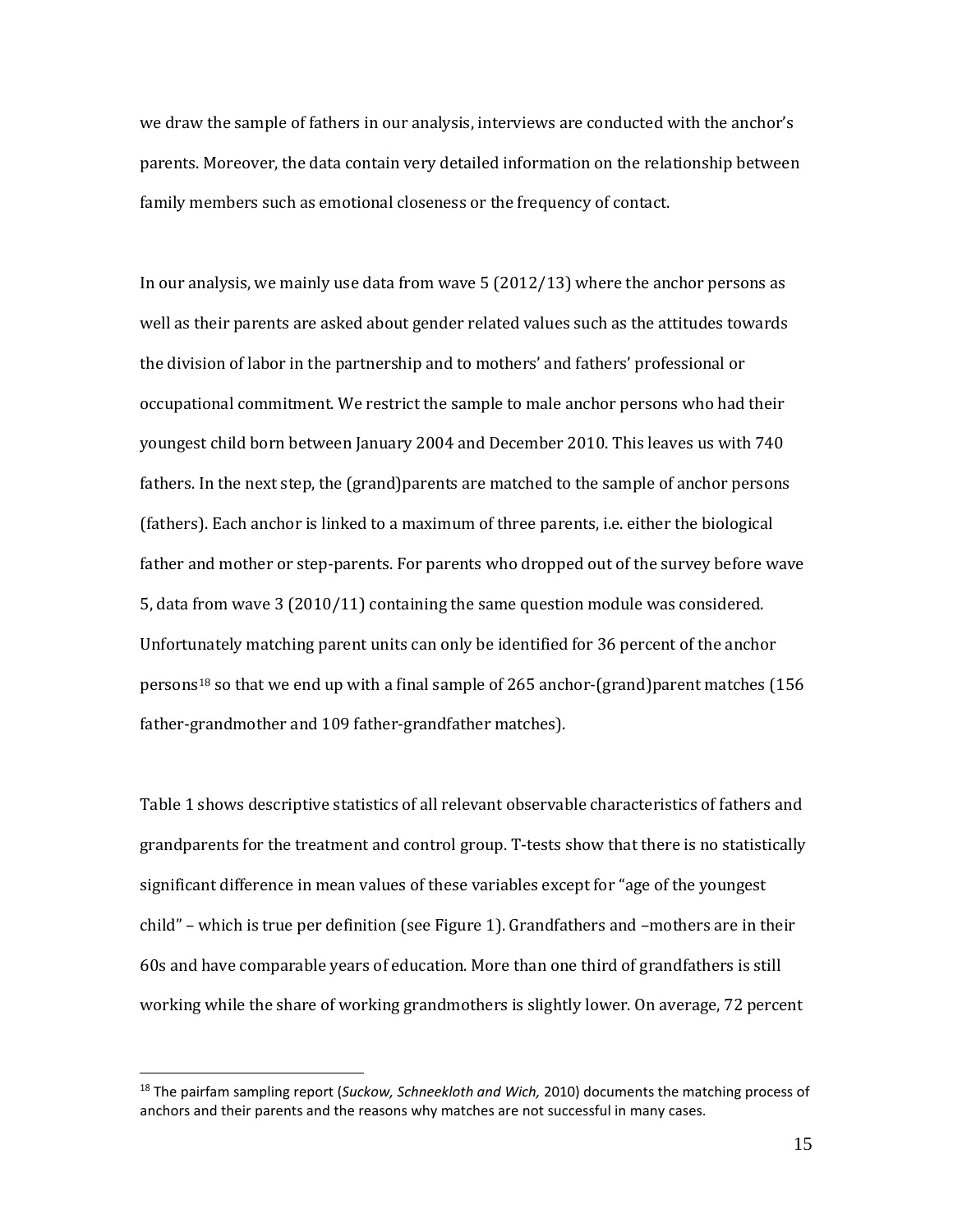of grandmothers have been working when their son was under the age of six. Emotional closeness and frequency of contact between family members is evenly distributed across groups.[19](#page-17-0) On average, grandmothers report to be more attached to their sons than grandfathers.

|                            | Grandmothers |                  |             |         | Grandfathers |                     |  |  |
|----------------------------|--------------|------------------|-------------|---------|--------------|---------------------|--|--|
|                            | Control      | Treated          | t-Test      | Control | Treated      | t-Test              |  |  |
| <b>Grandparent unit</b>    |              |                  |             |         |              |                     |  |  |
| Age                        | 65.14        | 63.27            | 1.865       | 67.97   | 65.50        | 2.466               |  |  |
|                            | (7.389)      | (6.791)          | (1.247)     | (7.263) | (7.304)      | (1.581)             |  |  |
| Years of education         | 12.61        | 12.43            | 0.186       | 12.84   | 12.94        | $-0.101$            |  |  |
|                            | (2.855)      | (2.437)          | (0.458)     | (3.030) | (2.461)      | (0.568)             |  |  |
| Currently employed         | 0.302        | 0.336            | $-0.034$    | 0.345   | 0.425        | $-0.080$            |  |  |
|                            | (0.465)      | (0.475)          | (0.085)     | (0.484) | (0.497)      | (0.107)             |  |  |
| Employed when kids <6      | 0.721        | 0.717            | 0.004       |         |              |                     |  |  |
|                            | (0.454)      | (0.453)          | (0.081)     |         |              |                     |  |  |
| Migration background       | 0.0233       | 0.124            | $-0.101$    | 0.035   | 0.100        | $-0.066$            |  |  |
|                            | (0.152)      | (0.331)          | (0.0525)    | (0.186) | (0.302)      | (0.060)             |  |  |
| Frequent contact           | 0.744        | 0.832            | $-0.0877$   | 0.690   | 0.750        | $-0.060$            |  |  |
|                            | (0.441)      | (0.376)          | (0.071)     | (0.471) | (0.436)      | (0.097)             |  |  |
| <b>Emotional closeness</b> | 0.395        | 0.478            | $-0.083$    | 0.345   | 0.375        | $-0.030$            |  |  |
|                            | (0.495)      | (0.502)          | (0.090)     | (0.484) | (0.487)      | (0.105)             |  |  |
| Age of grandchild          | 2.256        | 5.566            | $-3.311***$ | 2.241   | 5.563        | $-3.321***$         |  |  |
| (linear)                   | (0.819)      | (1.117)          | (0.187)     | (0.786) | (1.112)      | (0.225)             |  |  |
| Wave 3                     | 0.256        | 0.0973           | $0.158*$    | 0.207   | 0.063        | $0.144*$            |  |  |
|                            | (0.441)      | (0.298)          | (0.0615)    | (0.412) | (0.244)      | (0.064)             |  |  |
| Delta child care quota     | 0.167        | 0.168            | $-0.0010$   | 0.152   | 0.160        | $-0.009$            |  |  |
| 2002-2012                  | (0.0691)     | (0.0699)         | (0.0125)    | (0.073) | (0.075)      | (0.016)             |  |  |
|                            |              |                  |             |         |              |                     |  |  |
| Region: East Germany       | 0.442        | 0.416            | 0.026       | 0.483   | 0.475        | 0.008               |  |  |
|                            | (0.502)      | (0.495)          | (0.089)     | (0.509) | (0.503)      | (0.109)             |  |  |
|                            |              |                  |             |         |              |                     |  |  |
| Region: Berlin,            | 0.047        | 0.0177           | 0.029       | 0.0345  | 0.025        | 0.009               |  |  |
| Hamburg, Bremen            | (0.213)      | (0.132)          | (0.028)     | (0.186) | (0.157)      | (0.036)             |  |  |
|                            |              |                  |             |         |              |                     |  |  |
| Region: Hesse,             | 0.070        | 0.106            | $-0.036$    | 0.069   | 0.113        | $-0.044$            |  |  |
| Rhineland-Palatinate,      | (0.258)      | (0.309)          | (0.053)     | (0.258) | (0.318)      | (0.066)             |  |  |
| Saarland                   |              |                  |             |         |              |                     |  |  |
|                            | 0.046        | 0.142            | $-0.095$    | 0.069   | 0.100        |                     |  |  |
| Region: Bavaria            | (0.213)      | (0.350)          | (0.057)     | (0.258) | (0.302)      | $-0.031$<br>(0.063) |  |  |
| Region: Baden-             | 0.070        | 0.062            | 0.008       | 0.069   | 0.038        | 0.031               |  |  |
| Wuerttemberg               | (0.258)      |                  |             |         | (0.191)      | (0.046)             |  |  |
|                            |              | (0.242)          | (0.044)     | (0.258) |              |                     |  |  |
| Region: Lower Saxony       | 0.140        | 0.115            | 0.025       | 0.069   | 0.100        | $-0.031$            |  |  |
| and Schleswig-Holstein     | (0.351)      | (0.320)          | (0.059)     | (0.258) | (0.302)      | (0.063)             |  |  |
|                            |              |                  |             |         |              |                     |  |  |
| Number of observations     | 43           | $\overline{113}$ | 156         | 29      | 80           | 109                 |  |  |

*Note: Standard errors in parentheses. All reported values are unweighted. \* p<0.05, \*\*p<0.01, \*\*\*p<0.001 Source: pairfam, waves 3 (2010/11) and 5 (2012/13).*

<span id="page-17-0"></span> $19$  The variable "frequent contact" is a dummy taking on the value 1 f the father and his mother or father are in contact at least once a week. "Emotional closeness" is also a dummy that is equal to 1 if grandparents describe their relationship to their son as being "very close".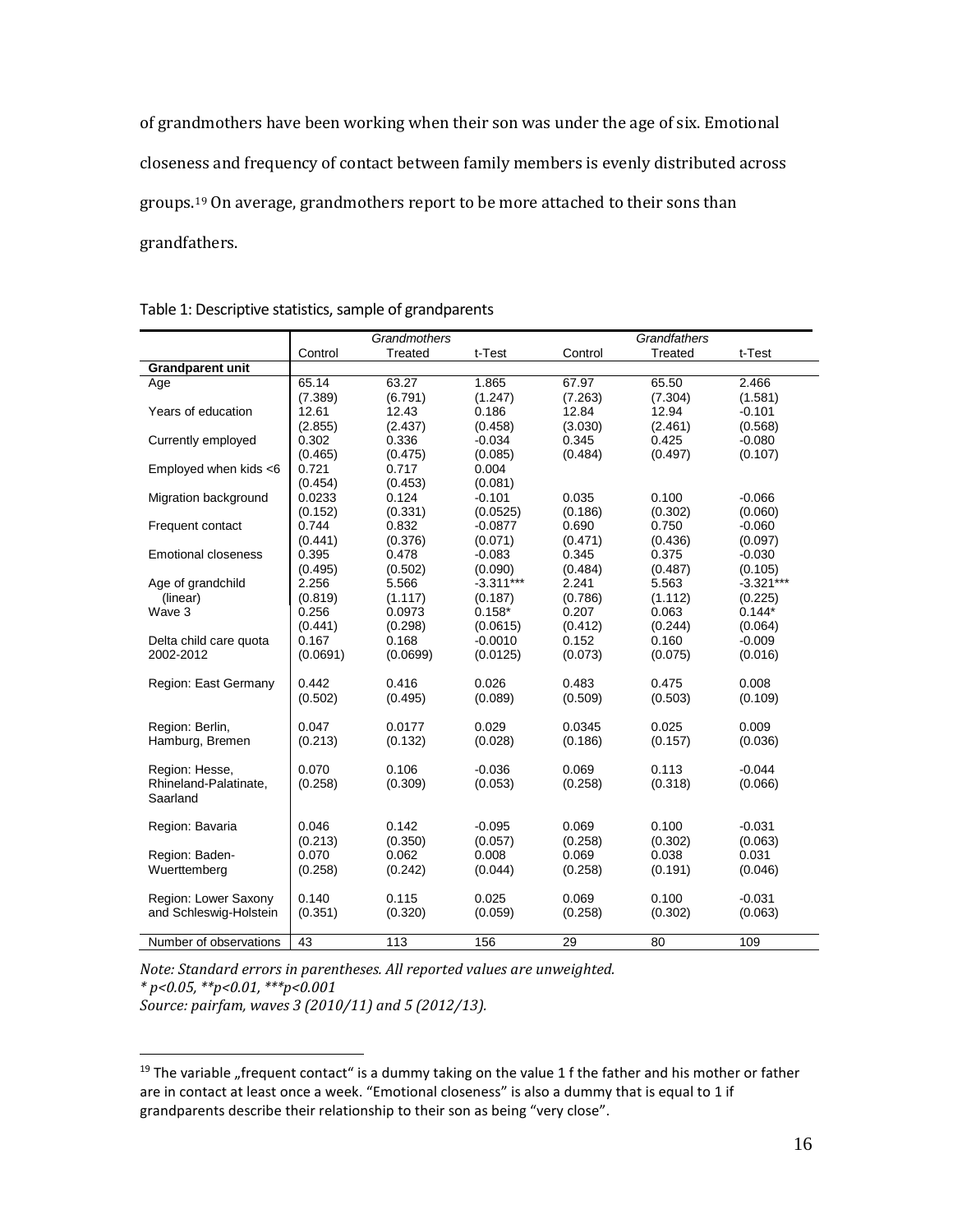Also fathers' characteristics are similar across treatment and control groups (see Table 2). Due to the design of the quasi-experiment, fathers in the treatment group on average are younger at the time of the grandparents' interview. The difference in father's age is thus statistically significant. In our sample, no father in the control group took parental leave. In the treatment group, the share of fathers taking parental leave is 24 percent. In the whole sample of the *pairfam* data set, the share of fathers taking parental leave nicely fits the aggregate statistics provided by the German Federal Statistical Office (see Figure 1 in section 2).

|                                           | Grandmothers |          |             | Grandfathers |          |            |
|-------------------------------------------|--------------|----------|-------------|--------------|----------|------------|
|                                           | Control      | Treated  | t-Test      | Control      | Treated  | t-Test     |
| <b>Father</b>                             |              |          |             |              |          |            |
| Father takes parental                     | $\Omega$     | 0.250    | $-0.239***$ | $\Omega$     | 0.253    | $-0.237**$ |
| leave                                     | (0)          | (0.435)  | (0.066)     | (0)          | (0.438)  | (0.080)    |
| Age                                       | 39.86        | 37.21    | 2.578**     | 39.46        | 37.28    | 1.891      |
|                                           | (2.706)      | (5.026)  | (0.829)     | (3.203)      | (4.758)  | (0.978)    |
| Number of kids                            | 1.972        | 1.923    | 0.0796      | 2.000        | 2.068    | 0.0690     |
|                                           | (0.816)      | (0.888)  | (0.154)     | (0.834)      | (0.930)  | (0.192)    |
| Years of education                        | 14.97        | 14.91    | $-0.128$    | 14.63        | 14.91    | $-0.568$   |
|                                           | (3.342)      | (3.022)  | (0.557)     | (3.187)      | (3.167)  | (0.679)    |
| Employed                                  | 0.953        | 0.965    | $-0.011$    | 0.965        | 0.987    | $-0.022$   |
|                                           | (0.213)      | (0.186)  | (0.035)     | (0.185)      | (0.111)  | (0.085)    |
| Married                                   | 0.861        | 0.788    | 0.044       | 0.875        | 0.800    | 0.015      |
|                                           | (0.351)      | (0.410)  | (0.074)     | (0.338)      | (0.403)  | (0.085)    |
|                                           |              |          |             |              |          |            |
| Net income (personal)                     | 2460.8       | 2868.0   | $-431.3$    | 2397.5       | 2386.2   | $-34.62$   |
|                                           | (898.3)      | (3853.2) | (619.5)     | (837.3)      | (1154.7) | (245.9)    |
| Net income (household)                    | 5127.0       | 4125.5   | 629.7       | 3693.5       | 3646.5   | $-258.6$   |
|                                           | (8634.9)     | (3984.4) | (972.4)     | (1193.2)     | (1508.6) | (321.6)    |
|                                           | 2.278        | 2.587    | $-0.294$    | 2.292        | 2.573    | $-0.221$   |
| Response to statement<br>"Women should be |              |          |             |              |          |            |
| more concerned                            | (0.914)      | (0.972)  | (0.170)     | (0.908)      | (0.961)  | (0.201)    |
| about their family                        |              |          |             |              |          |            |
| than about their                          |              |          |             |              |          |            |
| career"                                   |              |          |             |              |          |            |
| Observations                              | 43           | 113      | 156         | 29           | 80       | 109        |
|                                           |              |          |             |              |          |            |

Table 2: Descriptive statistics, sample of fathers

*Note: Standard errors in parentheses. All reported values are unweighted. \* p<0.05, \*\*p<0.01, \*\*\*p<0.001*

*Source: pairfam, waves 3 (2010/11) and 5 (2012/13).*

In order to check whether there is self-selection into the treatment group based on attitudes towards gender roles, we compare the answers to the statement "*Women should be more concerned about their family than their career*" of the fathers in the treatment and control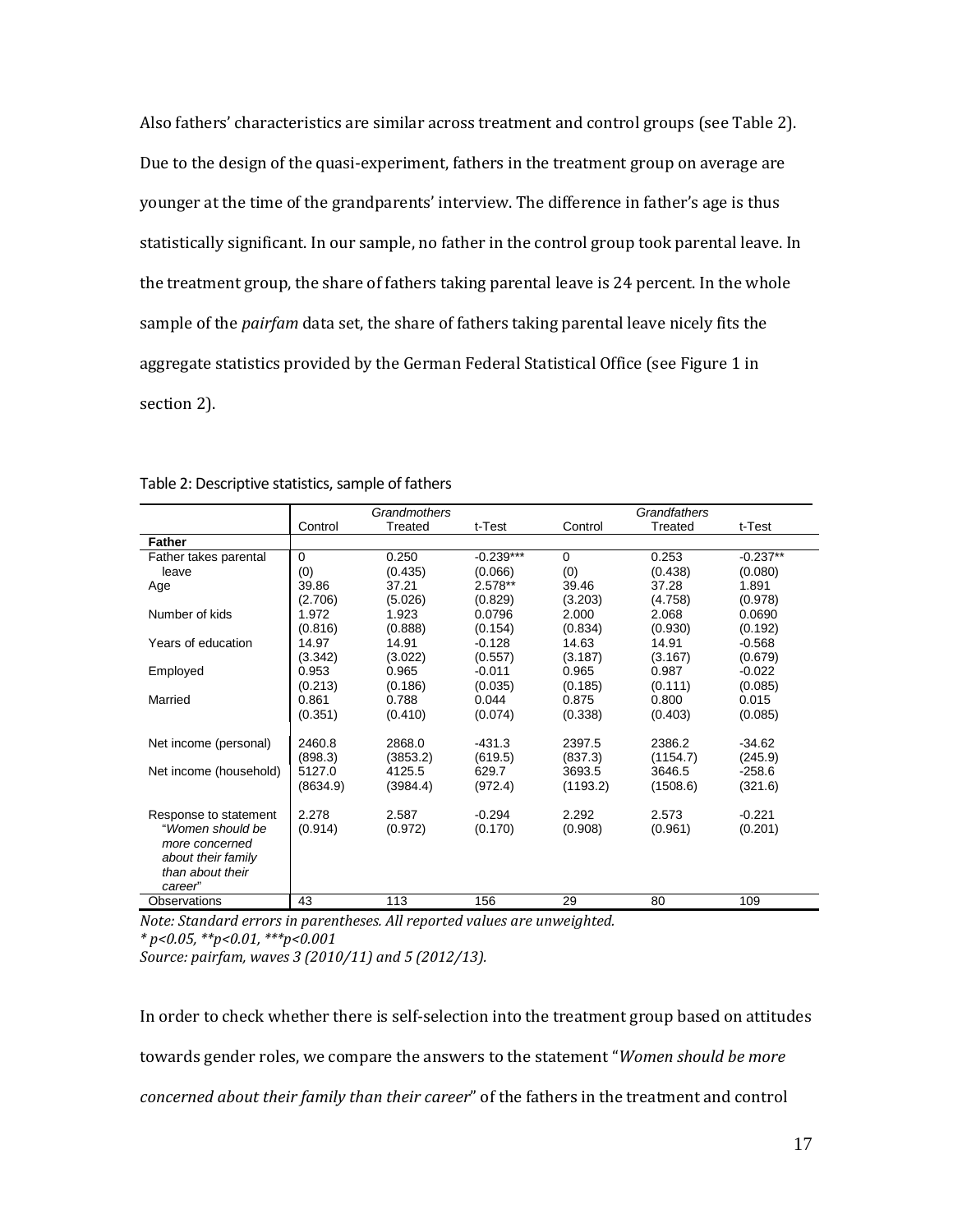group. Although the approval to this statement is slightly higher in the treatment group (i.e. fathers in the treatment group have slightly less gender egalitarian attitudes), the difference is not statistically significant.

The answers to the statement "*Women should be more concerned about their family than about their career*" by the grandparents represent the dependent variable in our analysis. In the *pairfam* survey respondents are asked to rate the degree to which they approve or disapprove of this on a 5-point Likert scale ranging from "*disagree completely*" (1) to "*agree completely*" (5). Figure 3 presents the distribution of the Likert-type question for grandmothers and grandfathers of the fathers affected by the reform ("treated") and those not affected ("control"). The figure suggests that both grandmothers (panel a) and grandfathers (panel b) are more likely to state that they "*disagree*" or "*disagree completely*" (values 2 and 1, respectively) to the statement "*Women should me more concerned about the family than about their career*" if they are in the treatment group. The shift to an overall rejection of the statement is visible for both parental units, but seems to be more pronounced for women.



Figure 3: Histogram of answers to the statement: "*Women should be more concerned about their family than about their career.*"

*Source: Calculations based on pairfam, waves 3 (2010/11) and 5 (2012/13).*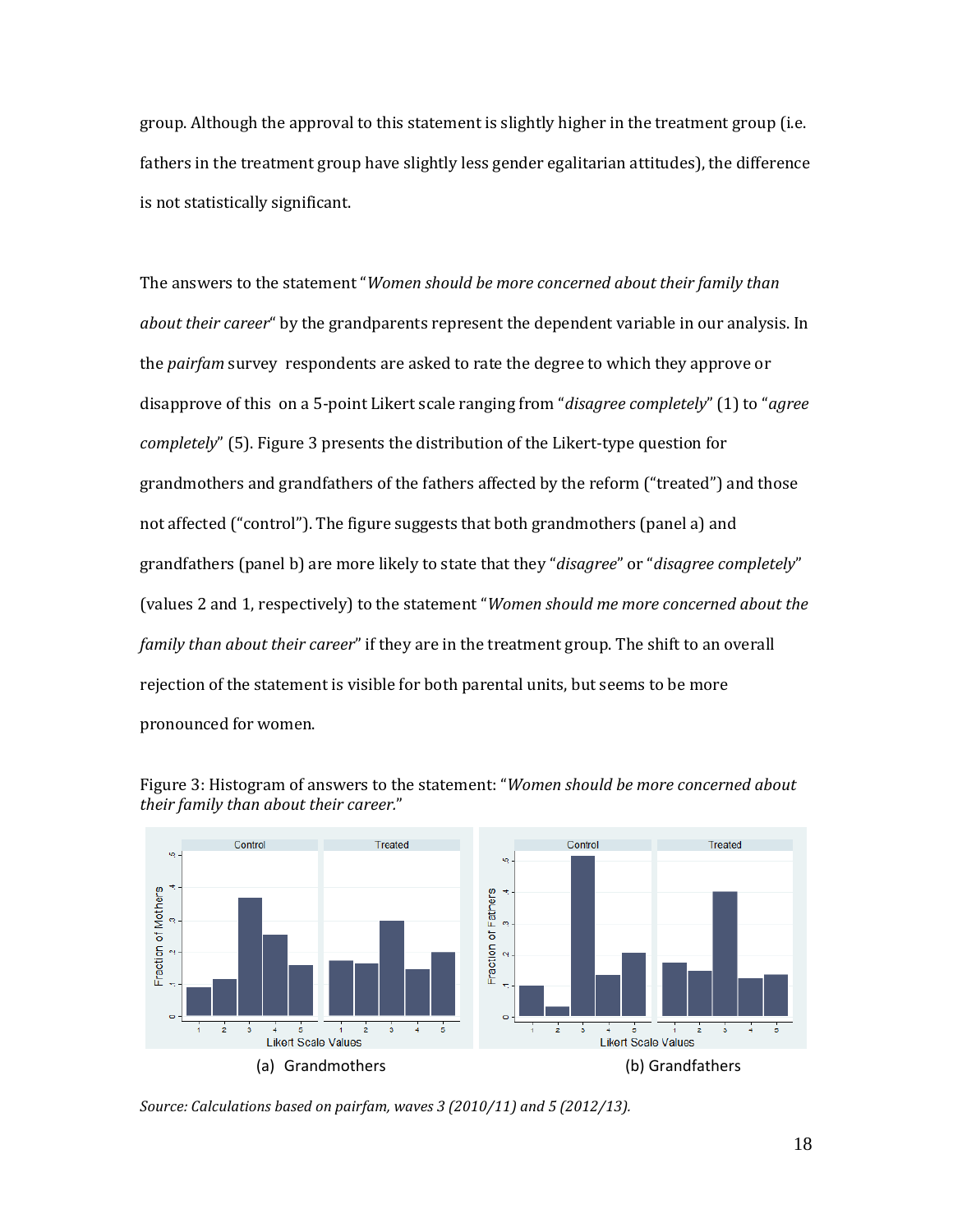The descriptive visual comparison of the Likert-type question across treated and nontreated individuals gives a first insight on potential shifts in gender-role attitudes. As far as the attitudes towards the labor market involvement of mothers are concerned, the distribution of the variable suggests an influence of the parental leave reform on the attitudes of grandparents. Both, grandmothers and grandfathers in the treatment group express a higher degree of disapproval of the statement than those in the control group.. The regression analyses in the next section will give further insights on the magnitude and the statistical significance of social interaction effects induced by an increasing usage of parental leave by fathers.

#### **5. Estimation Results**

In this section, we present the results of the estimation of equation (3). In our main specification we define the dependent variable as a binary variable that takes on the value 1 if an individual says that he or she "*disagrees*" or "*fully disagrees*" with the statement "*Women should be more concerned about their family than about their career*", and the value 0 if the individual states that he or she "*agrees*", "*fully agrees*" or is *indifferent* to that statement. In an alternative specification, we run ordered probit regressions that use the full information of the distribution of the answers to the statement on the 5-point Likert scale. In both specifications, we find very similar results.

Table 2 summarizes results from an estimation of equation (3) for grandfathers and grandmothers separately. The regression is based on a linear probability model. The variable *Post07* captures the treatment effect. For both, grandmothers and grandfathers the plain within-group difference estimator points to an increase in the probability of

19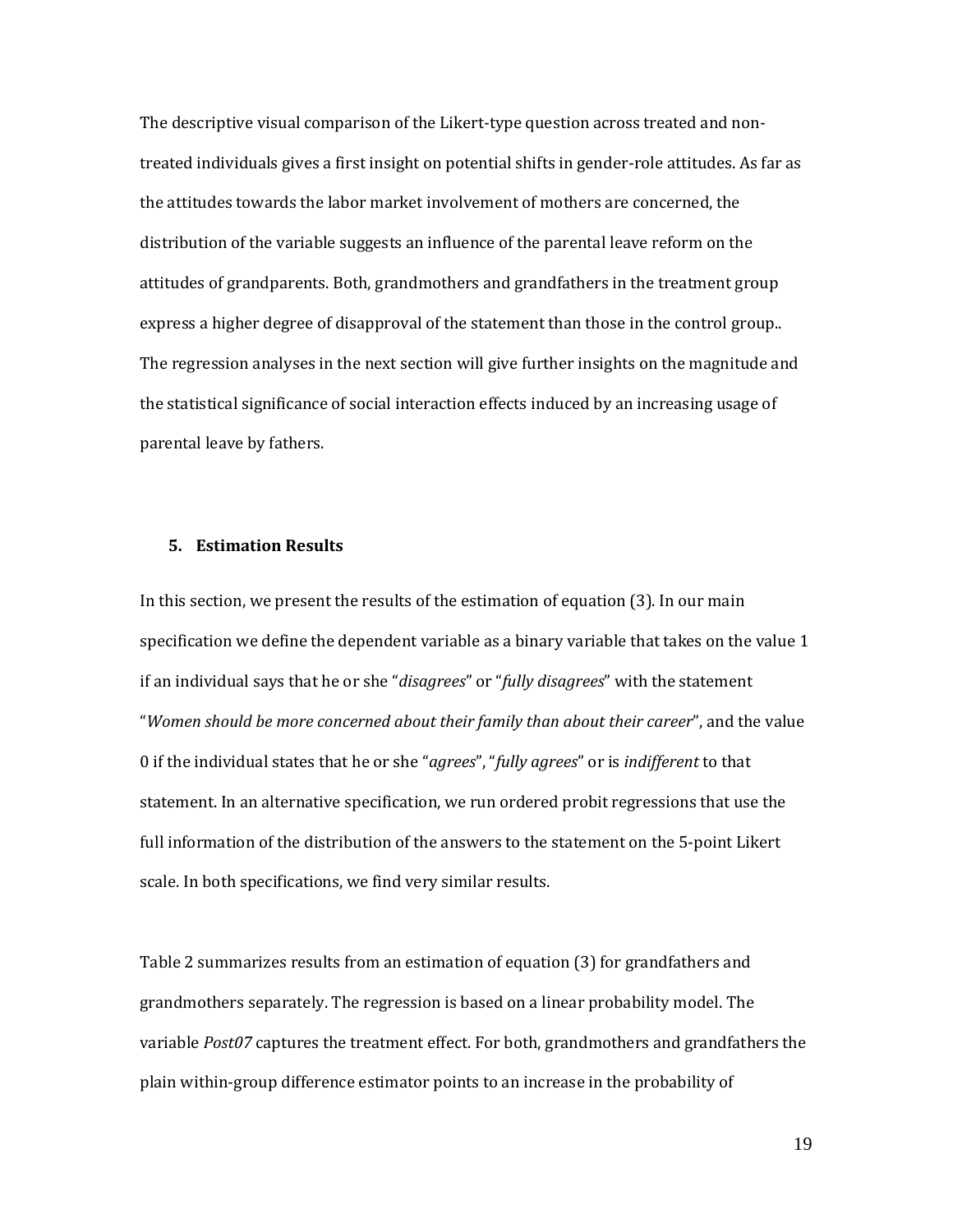disapproval for the treatment group, i.e. more gender egalitarian views. Including the first set of covariates as well as regional dummies and a control variable for grandparents who have been interviewed in wave 3 (i.e. have been interviewed 2 years earlier than the rest of the sample), increases the absolute size of the point estimate (column II) for both groups. Including the age of the child (column III) and the change in the child care quota on the county level (IV) further increases the point estimate. In this specification, the probability of a grandmother to disagree to the statement "*Women should be more concerned about their family than their career*" is 28 percentage points higher for those with a son who had a child born after 2007 as compared to those with a son who had a child born before this date. For grandfathers, the point estimator is of similar magnitude (22 percentage points), however is not statistically significant, which is probably due to the even smaller sample size (108 grandfathers versus 156 grandmothers).[20](#page-21-0)

Apart from this policy variable, we find hardly any significant predictors of the probability to disagree to the statement "*Women should be more concerned about their family than about their career*". In the sample of grandmothers, we find that the older the individuals, the less likely they are to disagree to this statement. If grandmothers have been working when their own children were under the age of six, they are more likely to disagree to this statement, i.e. have more gender egalitarian views, however, the coefficient is not statistically significant. Grandmothers who report high levels of emotional closeness to their son (i.e. the father of the grandchild), ceteris paribus have a lower probability to disagree to this statement.

<span id="page-21-0"></span><sup>&</sup>lt;sup>20</sup> The first two specifications (columns I and II) yield to statistically significant coeffcient estimates of the policy variable. The inclusion of the variable "age of child" (column III), however, decreases statistical precision. This is probably due to the fact that this variable is – by definition – strongly correlated with the policy variable "*post07*".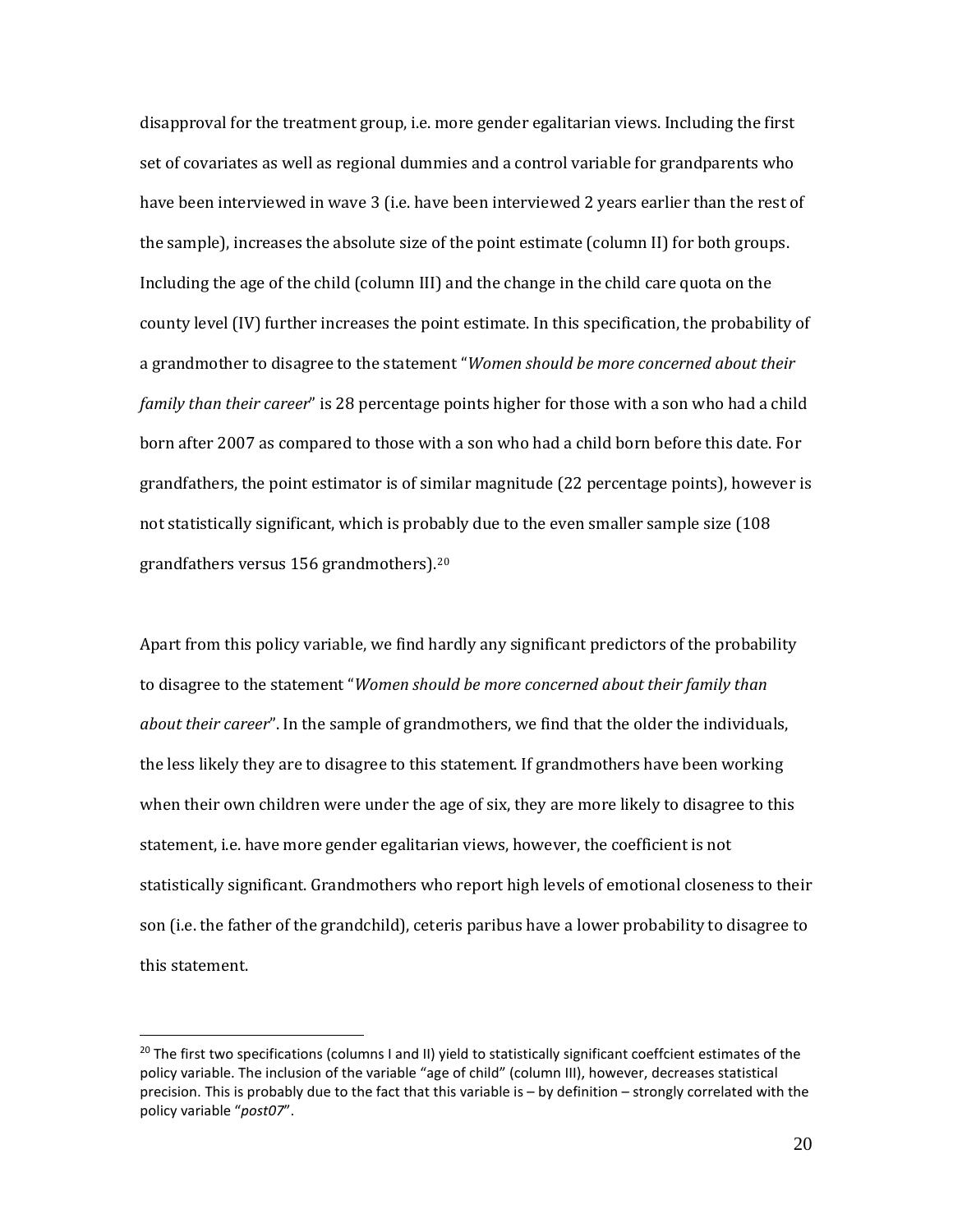|                            | Grandmothers |              |                       |              | Grandfathers |           |           |           |
|----------------------------|--------------|--------------|-----------------------|--------------|--------------|-----------|-----------|-----------|
|                            |              | $\mathbf{H}$ | Ш                     | IV           |              | Ш         | III       | IV        |
| Post07                     | $0.1358^{+}$ | $0.1922*$    | $0.2799*$             | $0.2804*$    | $0.1912*$    | $0.2103*$ | 0.2212    | 0.2175    |
|                            | (0.076)      | (0.086)      | (0.142)               | (0.141)      | (0.084)      | (0.095)   | (0.180)   | (0.181)   |
| Age                        |              | $-0.0173*$   | $-0.0173*$            | $-0.0176*$   |              | $-0.0114$ | $-0.0115$ | $-0.0122$ |
|                            |              | (0.008)      | (0.008)               | (0.008)      |              | (0.009)   | (0.009)   | (0.009)   |
| Years of education         |              | 0.0234       | 0.0221                | 0.022        |              | 0.0311    | 0.0309    | 0.0301    |
|                            |              | (0.018)      | (0.018)               | (0.018)      |              | (0.019)   | (0.020)   | (0.020)   |
| Working when kids u6       |              | 0.0792       | 0.0973                | 0.0967       |              |           |           |           |
|                            |              | (0.098)      | (0.101)               | (0.102)      |              |           |           |           |
| <b>Currently Employed</b>  |              | $-0.010$     | $-0.009$              | $-0.009$     |              | $-0.071$  | $-0.071$  | $-0.056$  |
|                            |              | (0.106)      | (0.107)               | (0.108)      |              | (0.131)   | (0.132)   | (0.132)   |
| Frequent contact           |              | 0.0647       | 0.0759                | 0.0749       |              | 0.0779    | 0.0782    | 0.0837    |
|                            |              | (0.092)      | (0.092)               | (0.092)      |              | (0.102)   | (0.103)   | (0.103)   |
| <b>Emotional closeness</b> |              | $-0.132^{+}$ | $-0.131$ <sup>+</sup> | $-0.132^{+}$ |              | 0.0419    | 0.0430    | 0.0223    |
|                            |              | (0.078)      | (0.078)               | (0.079)      |              | (0.111)   | (0.112)   | (0.116)   |
| Migration background       |              | 0.0524       | 0.0486                | 0.0476       |              | $-0.111$  | $-0.113$  | $-0.120$  |
|                            |              | (0.117)      | (0.118)               | (0.118)      |              | (0.129)   | (0.129)   | (0.132)   |
| Age (father)               |              | $0.0323**$   | $0.031**$             | $0.031**$    |              | 0.017     | 0.017     | 0.017     |
|                            |              | (0.011)      | (0.011)               | (0.011)      |              | (0.012)   | (0.012)   | (0.012)   |
| Years of edu (father)      |              | $-0.0153$    | $-0.0133$             | $-0.0138$    |              | $-0.0027$ | $-0.0026$ | $-0.0041$ |
|                            |              | (0.017)      | (0.017)               | (0.017)      |              | (0.018)   | (0.019)   | (0.019)   |
| Child age                  |              |              | $-0.029$              | $-0.029$     |              |           | $-0.004$  | $-0.003$  |
|                            |              |              | (0.039)               | (0.039)      |              |           | (0.050)   | (0.051)   |
| Delta child care quota     |              |              |                       | 0.1389       |              |           |           | 0.6749    |
|                            |              |              |                       | (0.597)      |              |           |           | (0.721)   |
| Constant                   | $0.2093**$   | $-0.0596$    | 0.0416                | 0.0341       | $0.1379*$    | $-0.048$  | $-0.029$  | $-0.089$  |
|                            | (0.061)      | (0.496)      | (0.517)               | (0.522)      | (0.065)      | (0.663)   | (0.713)   | (0.730)   |
| Observations               | 156          | 156          | 156                   | 156          | 108          | 108       | 108       | 108       |
| R <sup>2</sup>             | 0.017        | 0.138        | 0.142                 | 0.142        | 0.036        | 0.142     | 0.142     | 0.150     |
| Adj. R <sup>2</sup>        | 0.011        | 0.032        | 0.029                 | 0.022        | 0.027        | $-0.009$  | $-0.020$  | $-0.022$  |
| Wave 3 dummy               | <b>No</b>    | Yes          | Yes                   | Yes          | No           | Yes       | Yes       | Yes       |
| Regional dummies           | <b>No</b>    | Yes          | Yes                   | Yes          | <b>No</b>    | Yes       | Yes       | Yes       |
| Pre-mean                   | 0.209        |              |                       |              | 0.138        |           |           |           |
| Post-mean                  | 0.345        |              |                       |              | 0.329        |           |           |           |

| Table 3: Estimation Results, linear probability model |  |  |
|-------------------------------------------------------|--|--|
|                                                       |  |  |

*Note: Heteroscedasticity-consistent standard errors in parentheses. + p<0.1, \* p<0.05, \*\* p<0.01*

*Source: pairfam, waves 3 (2010/11) and 5 (2012/13).*

The dichotomous operationalization of the attitudes towards gender roles as presented in the regression results in Table 3 has the disadvantage that it does not exploit the information on the whole distribution of the variable that is defined on a 5 point Likert scale. As an alternative specification, we therefore run ordered probit regressions for our preferred specification (inclusion of socio-demographic characteristics, regional dummies, a dummy for wave 3, as well as child age and the regional increase in childcare availability).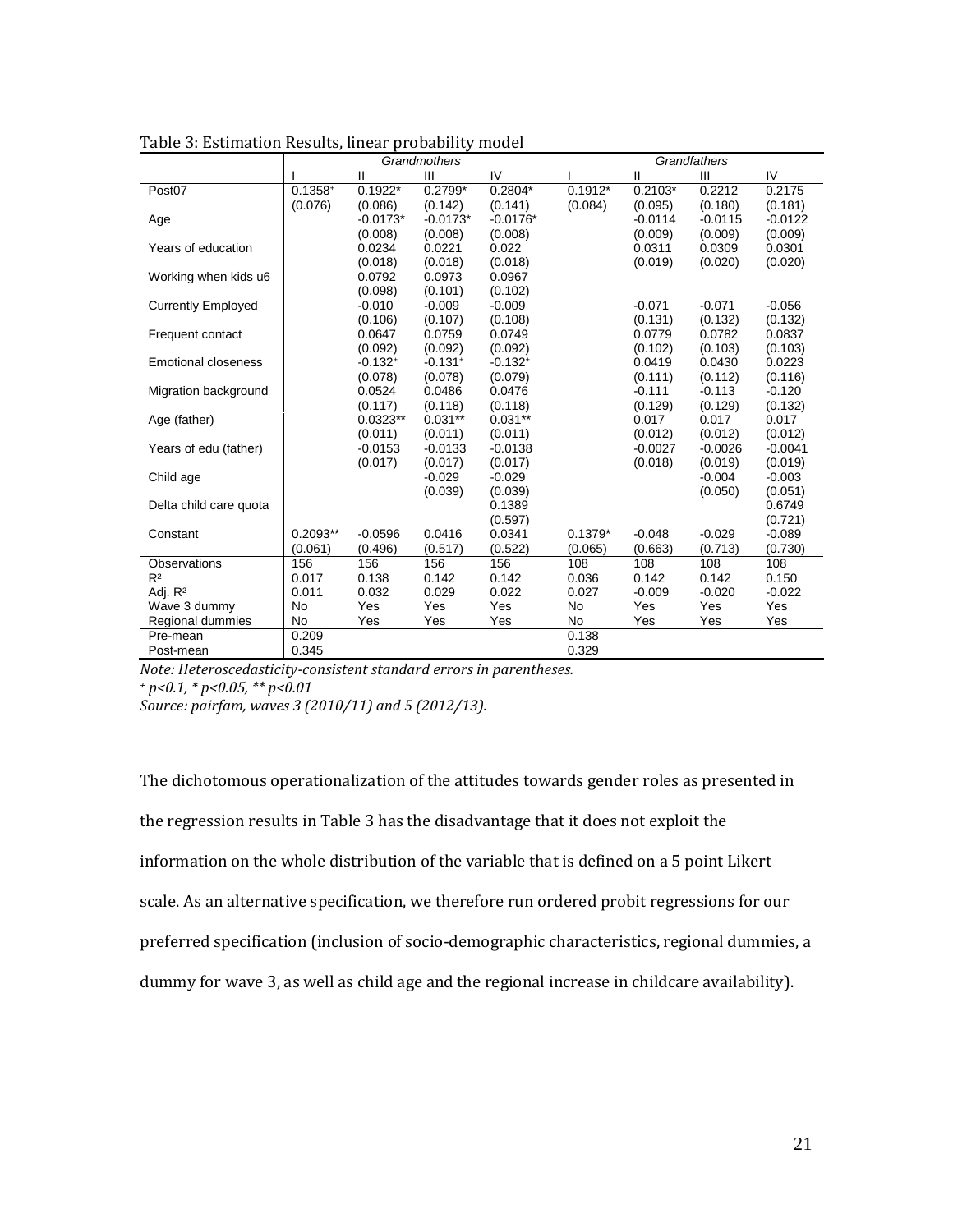|                              | Grandmothers         | Grandfathers         |  |
|------------------------------|----------------------|----------------------|--|
| Post07                       | $-0.7204*$           | $-0.3442$            |  |
|                              | (0.331)              | (0.455)              |  |
| Age                          | $0.0549**$           | 0.0292               |  |
|                              | (0.021)              | (0.025)              |  |
| Years of education           | $-0.0524$            | $-0.0958*$           |  |
|                              | (0.036)              | (0.045)              |  |
| Working when kids u6         | $-0.3719+$           |                      |  |
|                              | (0.220)              |                      |  |
| <b>Currently Employed</b>    | 0.0335               | 0.0986               |  |
|                              | (0.260)              | (0.333)              |  |
| Frequent contact             | $-0.0236$            | $-0.3827$            |  |
|                              | (0.193)              | (0.260)              |  |
| <b>Emotional closeness</b>   | 0.3866*              | 0.4149               |  |
|                              | (0.192)              | (0.277)              |  |
| Migration background         | 0.039                | 0.5684               |  |
|                              | (0.294)              | (0.487)              |  |
| Age (father)                 | $-0.0598*$           | $-0.0242$            |  |
|                              | (0.028)              | (0.031)              |  |
| Years of edu (father)        | 0.0275               | 0.0457               |  |
|                              | (0.036)              | (0.044)              |  |
| Child age                    | 0.1234               | $-0.0200$            |  |
|                              | (0.091)              | (0.117)              |  |
| Delta child care quota       | $-0.7607$<br>(1.526) | $-2.080$             |  |
| Wave 3                       | 0.1736               | (1.681)<br>$-0.0799$ |  |
|                              | (0.287)              | (0.333)              |  |
| Regional dummies             | yes                  | yes                  |  |
| $\mu_1$                      | $-0.2044$            | $-1.5976$            |  |
| $\mu_2$                      | 0.3605               | $-1.1466$            |  |
| $\mu_3$                      | 1.2768               | 0.1315               |  |
| μ4                           | 1.8721               | 0.6334               |  |
| $\partial Pr(1)$             | $0.134*$             | 0.07                 |  |
| aposto7                      | (0.053)              | (0.085)              |  |
|                              |                      |                      |  |
| $\partial Pr(2)$             | $0.073*$             | 0.03                 |  |
| $\overline{\partial POST07}$ | (0.032)              | (0.043)              |  |
|                              |                      |                      |  |
| $\partial Pr(3)$             | 0.042                | 0.009                |  |
| aposto7                      | (0.032)              | (0.027)              |  |
|                              |                      |                      |  |
| $\partial Pr(4)$             | $-0.05**$            | $-0.031$             |  |
| $\overline{\partial POST07}$ | (0.018)              | (0.04)               |  |
|                              |                      |                      |  |
| $\partial Pr(5)$             | $-0.193**$           | 0.079                |  |
| $\partial$ <i>POST</i> 07    | (0.096)              | (0.111)              |  |
| Observations                 | 156                  | 108                  |  |
| Log-Likelihood               | $-231.487$           | $-148.314$           |  |
| Chi Squared                  | 28.162               | 23.442               |  |

Table 4: Estimation Results, ordered probit model

*Note: Standard errors in parentheses. + p<0.1, \* p<0.05, \*\* p<0.01*

*Source: pairfam, waves 3 (2010/11) and 5 (2012/13).*

As Table 4 shows, the ordered probit estimation confirms the results from the linear probability model. Grandmothers who have sons with a child born after 2007 are 13.4 percentage points more likely to "*fully disagree*" and 7.3 percentage points more likely to "disagree" with the statement "*Women should be more concerned about their family than*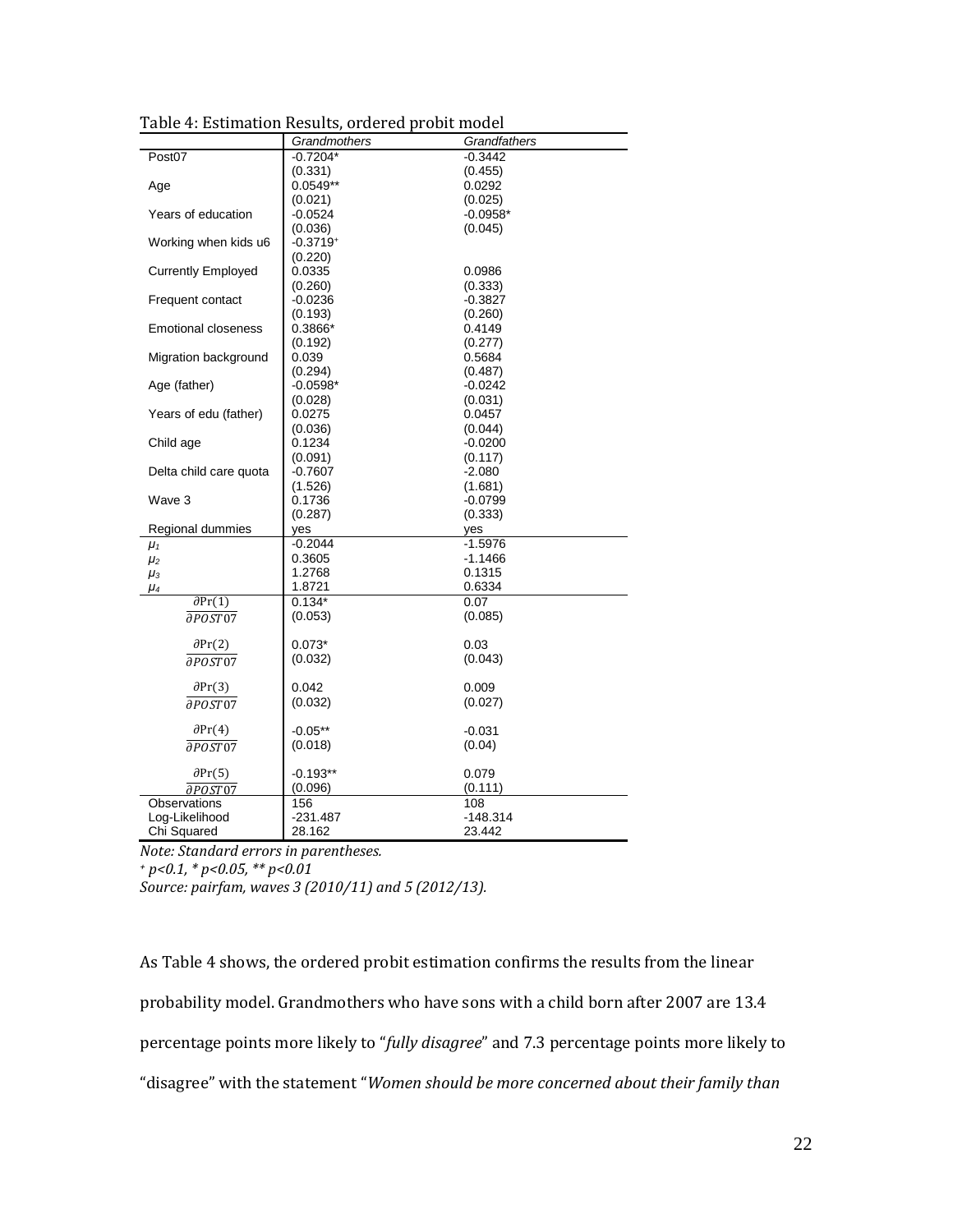*about their career*" than grandmothers whose sons got a child before this date. As in the linear probability model, the effects for grandfathers are estimated with much lower precision.

#### **6. Conclusion**

Policy programs such as fathers' quota in parental leave are often argued not only to serve as means to change behavior of the target group but also potentially change attitudes towards gender roles and stereotypes within society as a whole. Germany introduced such a program within the parental leave reform of 2007. As a result, the share of fathers who took (at least two months of) parental leave increased sharply from less than three percent in 2006 to 34 percent ten years later.

In this paper, we analyze whether the introduction of the fathers' quota in parental leave has changed the attitudes towards gender roles in the grandparents' generation. To this end, we exploit the quasi-experimental setting of the 2007 reform and compare grandparents whose son had a child born shortly before the 2007 reform to grandparents whose son had a child born shortly after it.

Our findings show a positive impact of the fathers' quota in parental leave on attitudes concerning gender equality. Specifically, we find that grandmothers whose sons had children who were born after the reform are less likely to agree to the statement *"Women should be more concerned about their family than about their career".* For grandfathers, we find point estimates of similar direction and magnitude, which are, however, estimated with lower statistical precision due to the small size of the sample.

23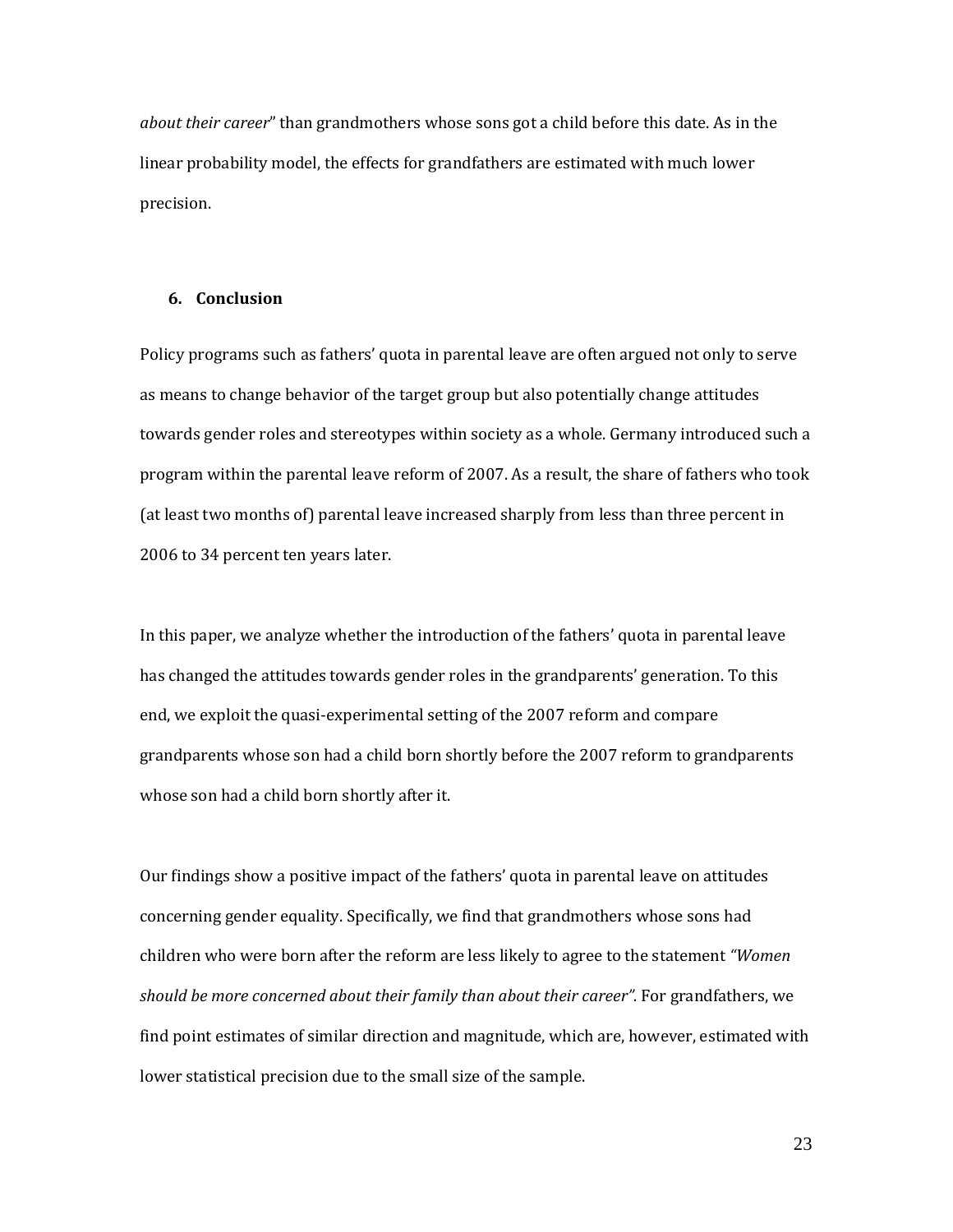The results suggest that the formation of gender role attitudes is not finished at a certain age. Moreover, attitudes towards gender roles are not only transmitted from parents to children but also from (grown-up) children to their parents.

From a policy perspective, these results provide evidence that programs such as father's quota within parental leave schemes not only induce direct behavioral responses by the target group but also have indirect effects on non-treated individuals through social interaction. Changes in the attitudes of the grandparent generation might produce even more spillover effects if their attitudes affect younger children within the family, or – if the grandparents are still engaged in the labor market – their younger coworkers. These spillover effects might finally explain why we find a steady increase of the share of fathers taking parental leave even one decade after the 'daddy months' were initially introduced. Overall, our results suggest that policy programs like fathers' quota in parental leave indeed are suitable to change attitudes towards gender roles in society as a whole.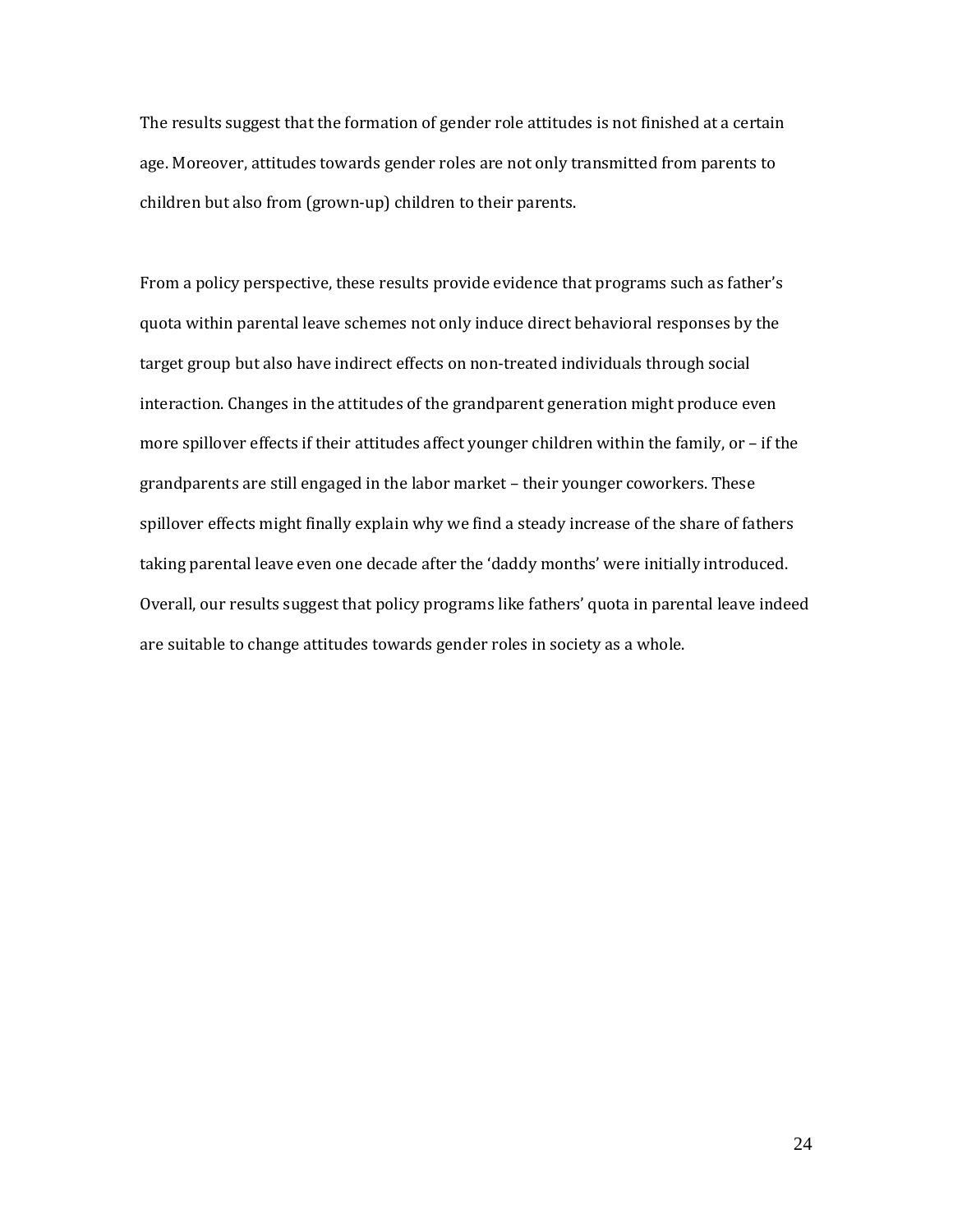#### **References**

Akerlof, G.A. and R.E. Kranton (2000): Economics and Identity, *The Quarterly Journal of Economics* 65(3), 715-753.

Angelucci, M, De Giorgi, G., Rangel, M. and I. Rasul (2010): Family networks and school enrolment: Evidence from a randomized social experiment. *Journal of Public Economics* 94 (3-4), 197-221.

Bauernschauster, S. and H. Rainer (2012): Political regimes and the family: how sex-role attitudes continue to differ in reunified Germany, *Journal of Population Economics* 25(1), 5-27.

Bergemann, A. and R. Riphahn (2011): Female Labor Supply and parental leave benefits – the causal effects of paying higher transfers for a shorter period of time, *Applied Economics Letters* 18 (1), 17-20.

Bertrand, M., E. Luttmer and S. Mullainathan (2000): Network Effects and Welfare Cultures, *Quarterly Journal of Economics* 155 (3), 1019-1055.

Blohm, M. and J. Walter (2016): Traditionelle und egalitäre Einstellungen zur Rolle der Frau im Zeitverlauf, in: Datenreport 2016 der Bundeszentrale für politische Bildung, retrieved on 3/30/2017 from http://www.bpb.de/nachschlagen/datenreport-2016/226975/rolle-der-frau.

Brown, K. M. and R. A. Laschever (2012): When They're Sixty-Four: Peer Effects and the Timing of Retirement, *American Economic Journal: Applied Economics* 4 (3), 90-115.

Cools, S., J.H. Fiva and L.J. Kirkebøen (2015): Causal Effects of Paternity Leave on Children and Parents, *Scandinavian Journal of Economics* 117(3), 801-828.

Cunningham, M. (2001): The Influence of Parental Attitudes and Behaviors on Children's Attitudes Toward Gender And Household Labor in Early Adulthood, *Journal of Marriage and the Family* 63, 111-122.

Dahl, G., Mogstad, M. and K. Løken (2014): Peer Effects in Program Participation, *American Economic Review*, 104(7), 2049-2074.

Ellingsaeter, A.L., R.H. Kitterod and J. Lyngstad (2016): Universalising Childcare, Changing Mothers' Attitudes: Policy Feedback in Norway, *Journal of Social Policy* 46 (1), 149-173.

Farré, L. and F. Vella (2013): The intergenerational transmission of gender role attitudes and its implications for female labor force participation, *Economica* 80, 219-247.

Fernandez, R., A. Fogli and C. Olivetti (2004): Mothers and Sons: Preference Formation and Female Labor Force Dynamics, *Quarterly Journal of Economics* 119(4), 1249-1299.

Fortin, N.M. (2005): Gender Role Attitudes and the Labour-Market outcomes of women acress OECD countries, *Oxford Review of Economic Policy* 21 (3), 416-438.

Fortin, N.M. (2015): Gender Role Attitudes and Women's Labor Market Participation: Opting-Out, AIDS, and the Persistent Appeal of Housewifery, *Annals of Economics and Statistics* 117/118, 379-401.

Geisler, E. and M. Kreyenfeld (2012): How policy matters: Germany's parental leave reform and fathers' behavior 1999-2009. *Max Planck Institute for Demographic Research Working Paper* 2012-021.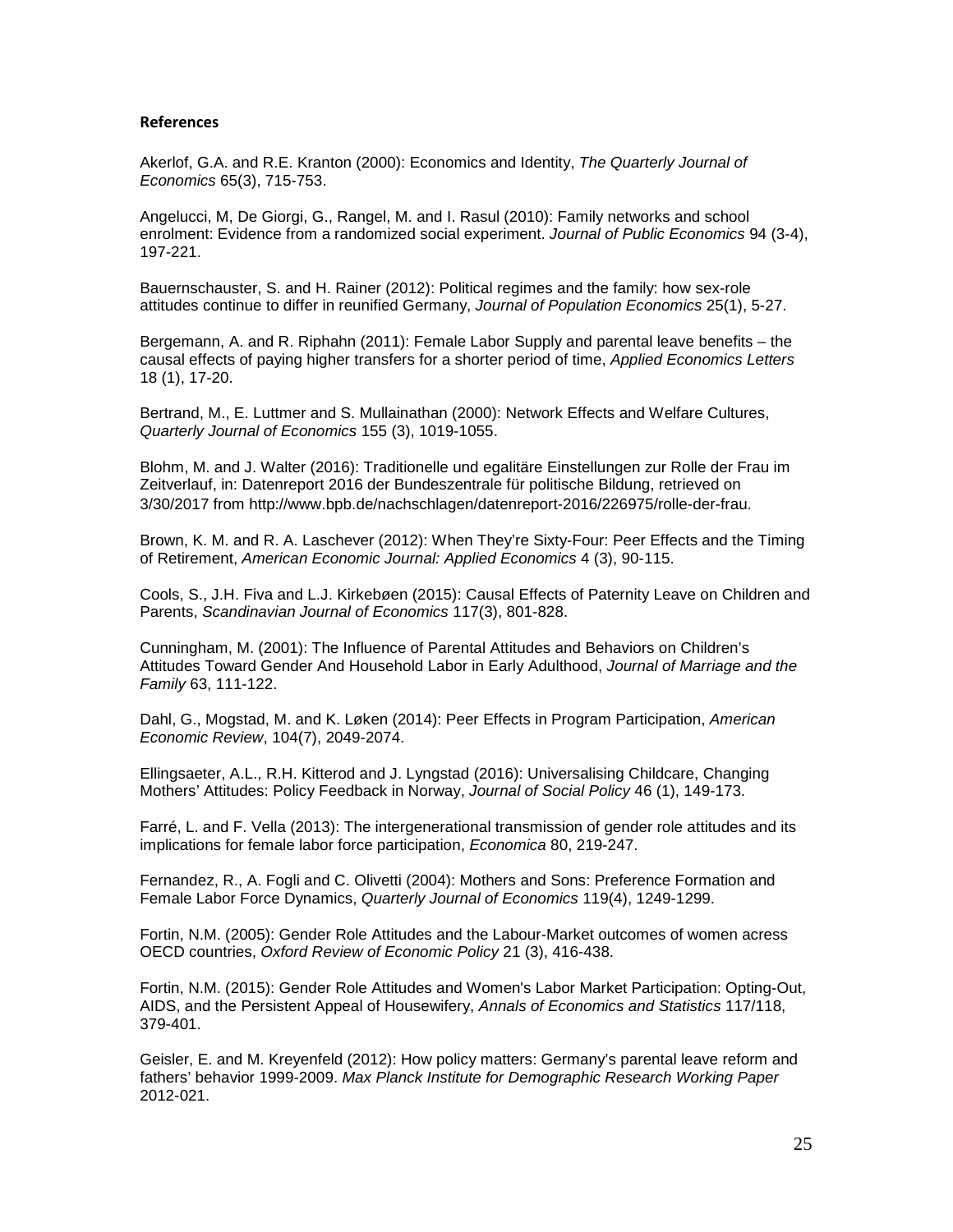Geyer, J., P. Haan and K. Wrohlich (2015): The effects of family policy on maternal labour supply: Combining evidence from a structural model and a quasi-experimental approach, *Labour Economics* 36, 84-98.

Hanel, B. and R. Riphahn (2012): The Employment of Mothers – Recent Developments and their Determinants in East and West Germany, *Jahrbücher für Nationalökonomie und Statistik* 232 (2) 146–176.

Huerta, M.C., Adema, W., Baxter, J., Han, W.-J., Lausten, M., Lee, RH, Waldfogel, J (2013): Fathers' leave, fathers' invovlement and child development: Are they related? Evidence from four OECD countries. *OECD Social, Employment and Migration Working Papers* No. 140.

Huinink, J., J. Brüderl, B. Nauck, S. Walper, L. Castiglioni and M. Feldhaus (2011): Panel Analysis of Intimate Relationships and Family Dynamics (pairfam): Conceptual framework and design, *Zeitschrift für Familienforschung (Journal of Family Research),* 23(1), 77-101.

Kling, J.R., J. Ludwig and L. F. Katz (2005): Neighbourhood effects on crime for female and male youth: Evidence from a randomized housing voucher experiment, *Quarterly Journal of Economics* 120 (1), 87-130.

Kluve, J. and M. Tamm (2013): Parental leave regulations, mothers' labor force attachment and fathers' childcare involvement: evidence from a natural experiment, *Journal of Population Economics* 26 (3), 983-1005.

Kotsadam, A. and H. Finseraas (2011): The state intervenes in the battle of sexes: Causal effects of paternity leave, *Social Science Research* 40(6), 1611-1622.

Lalive, R. and M. A. Cattaneo (2009): Social Interactions and Schooling Decisions, *Review of Economics and Statistics* 91 (3), 457-477.

Manski, C. F. (1993): Identification of Endogenous Social Effects: The Reflection Problem, *The Review of Economic Studies* 60 (3), 531-542.

Moffitt, R. (2001): Policy Interventions, Low-Level Equilibria and Social Interactions, In: *Social dynamics*. Ed. By S. N. Durlauf and P. H. Young. Cambridge MIT Press, Chapter 3, 45-82.

Müller, K. and K. Wrohlich (2016): Two Steps Forward – One Step Back? Evaluating Contradicting Child Care Policies in Germany. *Cesifo Economic Studies*, 62 (2016), 4, S. S. 672- 698.

Olivetti, C., E. Patacchini and Y. Zenou (2016): Mothers, Peers and Gender Identity. *Mimeo*.

Sacerdote, B. (2001): Peer Effects with Random Assignment: Results for Dartmouth Roommates, *Quarterly Journal of Economics* 116, 681-704.

Schober, P.S. (2014): Parental Leave and Domestic Work of Mothers and Fathers: A Longitudinal Study of Two Reforms in West Germany, *Journal of Social Policy* 43(2), 351-372.

Sjöberg, O. (2004): The Role of Family Policy Institutions in Explaining Gender Role Attitudes: A Comparative Multilevel Analysis of Thirteen Industrialized Countries, *Journal of European Social Policy* 14 (2), 107-123.

Steiner, V. and K. Wrohlich (2004): Household Taxation, Income Splitting and Labour Supply Incentives - A Microsimulation Study for Germany, *CESifo Economic Studies* 50(3), 541-568.

Suckow, J., U. Schneekloth and P. Wich (2010): Beziehungen und Familienleben in Deutschland (2009/2010) Welle 2. Tech. Rep. München: TNS Infratest Sozialforschung.